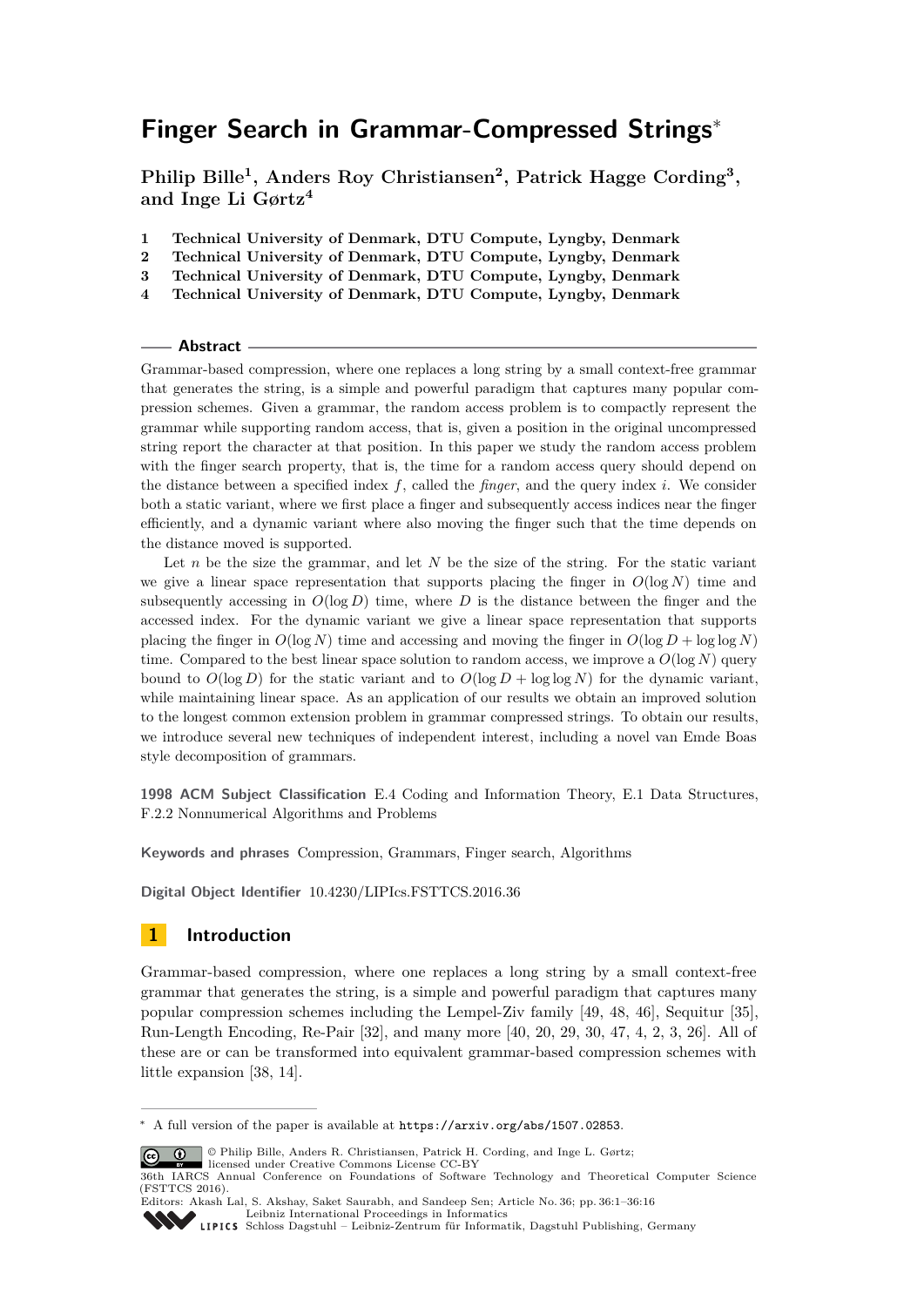#### **36:2 Finger Search in Grammar-Compressed Strings**

Given a grammar S representing a string *S*, the *random access problem* is to compactly represent S while supporting fast access queries, that is, given an index *i* in *S* to report *S*[*i*]. The random access problem is one of the most basic primitives for computation on grammar compressed strings, and solutions to the problem are a key component in a wide range of algorithms and data structures for grammar compressed strings [\[9,](#page-13-5) [10,](#page-13-6) [21,](#page-13-7) [22,](#page-13-8) [23,](#page-14-7) [8,](#page-13-9) [28,](#page-14-8) [42,](#page-14-9) [43,](#page-14-10) [6\]](#page-13-10).

In this paper we study the random access problem with the *finger search property*, that is, the time for a random access query should depend on the distance between a specified index *f*, called the *finger*, and the query index *i*. We consider two variants of the problem. The first variant is *static finger search*, where we can place a finger with a setfinger operation and subsequently access positions near the finger efficiently. The finger can only be moved by a new setfinger operation, and the time for setfinger is independent of the distance to the previous position of the finger. The second variant is *dynamic finger search*, where we also support a movefinger operation that updates the finger such that the update time depends on the distance the finger is moved.

Our main result is efficient solutions to both finger search problems. To state the bounds, let *n* be the size the grammar  $S$ , and let *N* be the size of the string *S*. For the static finger search problem, we give an  $O(n)$  space representation that supports settinger in  $O(\log N)$ time and access in  $O(\log D)$  time, where D is the distance between the finger and the accessed index. For the dynamic finger search problem, we give an  $O(n)$  space representation that supports setfinger in  $O(\log N)$  time and move finger and access in  $O(\log D + \log \log N)$  time. The best linear space solution for the random access problem uses  $O(log N)$  time for access. Hence, compared to our result we improve the  $O(\log N)$  bound to  $O(\log D)$  for the static version and to  $O(\log D + \log \log N)$  for the dynamic version, while maintaining linear space. These are the first non-trivial bounds for the finger search problems.

As an application of our results we also give a new solution to the *longest common extension problem* on grammar compressed strings [\[9,](#page-13-5) [28,](#page-14-8) [36\]](#page-14-11). Here, the goal is to compactly represent S while supporting fast lce queries, that is, given a pair of indices  $i, j$  to compute the length of the longest common prefix of  $S[i, N]$  and  $S[j, N]$ . We give an  $O(n)$  space representation that answers queries in  $O(\log N + \log^2 \ell)$ , where  $\ell$  is the length of the longest common prefix. The best  $O(n)$  space solution for this problem uses  $O(\log N \log \ell)$  time, and hence our new bound is always at least as good and better whenever  $\ell = o(N^{\varepsilon})$ .

### **1.1 Related Work**

We briefly review the related work on the random access problem and finger search.

**Random Access in Grammar Compressed Strings.** First note that naively we can store *S* explicitly using  $O(N)$  space and report any character in constant time. Alternatively, we can compute and store the sizes of the strings derived by each grammar symbol in  $\mathcal S$  and use this to simulate a top-down search on the grammars derivation tree in constant time per node. This leads to an  $O(n)$  space representation using  $O(h)$  time, where h is the height of the grammar [\[25\]](#page-14-12). Improved succinct space representation of this solution are also known [\[15\]](#page-13-11). Bille et al. [\[10\]](#page-13-6) gave a solution using  $O(n)$  and  $O(\log N)$  time, thus achieving a query time independent of the height of the grammar. Verbin and Yu [\[45\]](#page-15-5) gave a near matching lower bound by showing that any solution using  $O(n \log^{O(1)} N)$  space must use  $\Omega(\log^{1-\epsilon} N)$ time. Hence, we cannot hope to obtain significantly faster query times within  $O(n)$  space. Finally, Belazzougui et al. [\[6\]](#page-13-10) very recently showed that with superlinear space slightly faster query times are possible. Specifically, they gave a solution using  $O(n\tau \log_{\tau} N/n)$  space and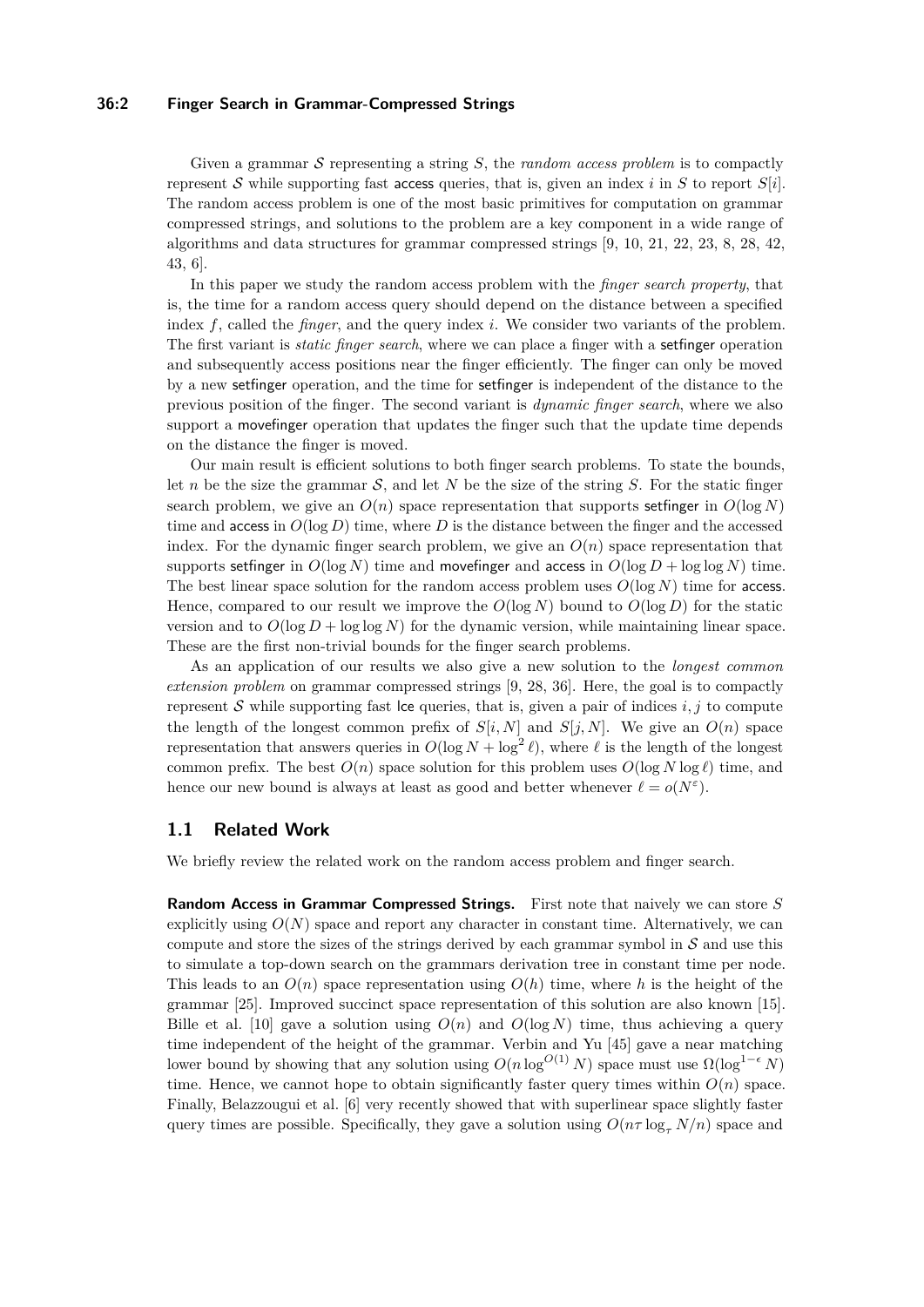$O(\log_{\tau} N)$  time, where  $\tau$  is a trade-off parameter. For  $\tau = \log^{\epsilon} N$  this is  $O(n \log^{\epsilon} N)$  space and  $O(\log N/\log \log N)$  time. Practical solutions to this problem have been considered in [\[5,](#page-13-12) [34,](#page-14-13) [24\]](#page-14-14).

The above solutions all generalize to support decompression of an arbitrary substring of length *D* in time  $O(t_{\text{access}} + D)$ , where  $t_{\text{access}}$  is the time for access (and even faster for small alphabets [\[6\]](#page-13-10)). We can extend this to a simple solution to finger search (static and dynamic). The key idea is to implement setfinger as a random access and access and movefinger by decompressing or traversing, respectively, the part of the grammar in-between the two positions. This leads to a solution that uses  $O(t_{\text{access}})$  time for settinger and  $O(D)$ time for access and movefinger.

Another closely related problem is the *bookmarking problem*, where a set of positions, called *bookmarks*, are given at preprocessing time and the goal is to support fast substring decompression from any bookmark in constant or near-constant time per decompressed character [\[16,](#page-13-13) [21\]](#page-13-7). In other words, bookmarking allows us to decompress a substring of length  $D$  in time  $O(D)$  if the substring crosses a bookmark. Hence, with bookmarking we can improve the  $O(t_{\text{access}} + D)$  time solution for substring decompression to  $O(D)$  whenever we know the positions of the substrings we want to decompress at preprocessing time. A key component in the current solutions to bookmarking is to trade-off the  $\Omega(D)$  time we need to pay to decompress and output the substring. Our goal is to support access without decompressing in  $o(D)$  time and hence this idea does not immediately apply to finger search.

**Finger Search.** Finger search is a classic and well-studied concept in data structures, see e.g., [\[7,](#page-13-14) [11,](#page-13-15) [13,](#page-13-16) [39,](#page-14-15) [17,](#page-13-17) [19,](#page-13-18) [27,](#page-14-16) [33,](#page-14-17) [31,](#page-14-18) [37,](#page-14-19) [41\]](#page-14-20) and the survey [\[12\]](#page-13-19). In this setting, the goal is to maintain a dynamic dictionary data structure such that searches have the finger search property. Classic textbook examples of efficient finger search dictionaries include splay trees, skip lists, and level linked trees. Given a comparison based dictionary with *n* elements, we can support optimal searching in  $O(\log n)$  time and finger searching in  $O(\log d)$  time, where *d* is the rank distance between the finger and the query [\[12\]](#page-13-19). Note the similarity to our compressed results that reduce an  $O(\log N)$  bound to  $O(\log D)$ .

### **1.2 Our results**

We now formally state our results. Let *S* be a string of length *N* compressed into a grammar  $\mathcal S$  of length *n*. Our goal is to support the following operations on  $\mathcal S$ .

 $\textbf{access}(i)$ : return the character  $S[i]$ **setfinger** $(f)$ : set the finger at position  $f$  in  $S$ . **movefinger(***f***):** move the finger to position *f* in *S*.

The static finger problem is to support access and setfinger, and the dynamic finger search problem is to support all three operations. We obtain the following bounds for the finger search problems.

<span id="page-2-0"></span> $\triangleright$  **Theorem 1.** Let S be a grammar of size *n* representing a string S of length N. Let f be *the current position of the finger, and let*  $D = |f - i|$  *for some i. Using*  $O(n)$  *space we can support either:*

- (i) setfinger(*f*) *in*  $O(\log N)$  *time and*  $\text{access}(i)$  *in*  $O(\log D)$  *time.*
- (ii) setfinger(*f*) *in*  $O(\log N)$  *time,* movefinger(*i*) *and* access(*i*) *both in*  $O(\log D + \log \log N)$ *time.*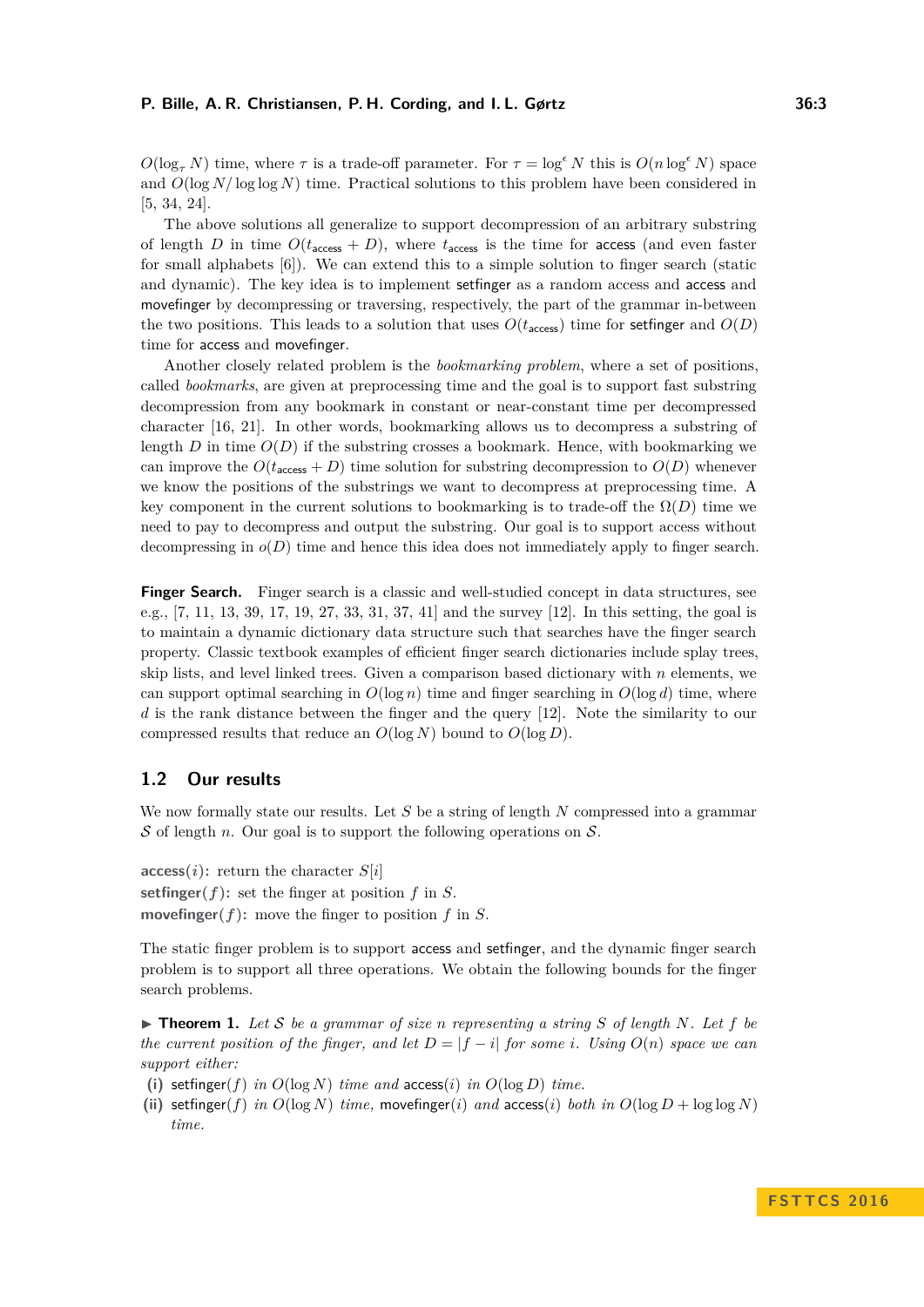#### **36:4 Finger Search in Grammar-Compressed Strings**

Compared to the previous best linear space solution, we improve the *O*(log *N*) bound to  $O(\log D)$  for the static variant and to  $O(\log D + \log \log N)$  for the dynamic variant, while maintaining linear space. These are the first non-trivial solutions to the finger search problems. Moreover, the logarithmic bound in terms of *D* may be viewed as a natural grammar compressed analogue of the classic uncompressed finger search solutions. We note that Theorem [1](#page-2-0) is straightforward to generalize to multiple fingers. Each additional finger can be set in  $O(\log N)$  time, uses  $O(\log N)$  additional space, and given any finger *f*, we can support  $\text{access}(i)$  in  $O(\log D_f)$  time, where  $D_f = |f - i|$ .

# **1.3 Technical Overview**

To obtain Theorem [1](#page-2-0) we introduce several new techniques of independent interest. First, we consider a variant of the random access problem, which we call the *fringe access problem*. Here, the goal is to support fast access close to the beginning or end (the fringe) of a substring derived by a grammar symbol. We present an  $O(n)$  space representation that supports fringe access from any grammar symbol v in time  $O(\log D_v + \log \log N)$ , where  $D_v$  is the distance from the fringe in the string  $S(v)$  derived by *v* to the queried position.

The main component in our solution to this problem is a new recursive decomposition. The decomposition resembles the classic van Emde Boas data structure [\[44\]](#page-14-21), in the sense that we recursively partition the grammar into a hierarchy of depth  $O(\log \log N)$  consisting of subgrammars generating strings of lengths  $N^{1/2}$ ,  $N^{1/4}$ ,  $N^{1/8}$ , ... We then show how to implement fringe access via predecessor queries on special paths produced by the decomposition. We cannot afford to explicitly store a predecessor data structure for each special path, however, using a technique due to Bille et al. [\[10\]](#page-13-6), we can represent all the special paths compactly in a tree and instead implement the predecessor queries as weighted ancestor queries on the tree. This leads to an  $O(n)$  space solution with  $O(\log D_v + (\log \log N)^2)$  query time. Whenever  $D_v \ge 2^{(\log \log N)^2}$  this matches our desired bound of  $O(\log D_v + \log \log N)$ . To handle the case when  $D_v \leq 2^{(\log \log N)^2}$  we use an additional decomposition of the grammar and further reduce the problem to weighted ancestor queries on trees of small weighted height. Finally, we give an efficient solution to weighted ancestor for this specialized case that leads to our final result for fringe access.

Next, we use our fringe access result to obtain our solution to the static finger search problem. The key idea is to decompose the grammar into heavy paths as done by Bille et al. [\[10\]](#page-13-6), which has the property that any root-to-leaf path in the directed acyclic graph representing the grammar consists of at most  $O(\log N)$  heavy paths. We then use this to compactly represent the finger as a sequence of the heavy paths. To implement access, we binary search the heavy paths in the finger to find an exit point on the finger, which we then use to find an appropriate node to apply our solution to fringe access on. Together with a few additional tricks this gives us Theorem [1\(](#page-2-0)i).

Unfortunately, the above approach for the static finger search problem does not extend to the dynamic setting. The key issue is that even a tiny local change in the position of the finger can change  $\Theta(\log N)$  heavy paths in the representation of the finger, hence requiring at least  $\Omega(\log N)$  work to implement move finger. To avoid this we give a new compact representation of the finger based on both heavy path and the special paths obtained from our van Emde Boas decomposition used in our fringe access data structure. We show how to efficiently maintain this representation during local changes of the finger, ultimately leading Theorem [1\(](#page-2-0)ii).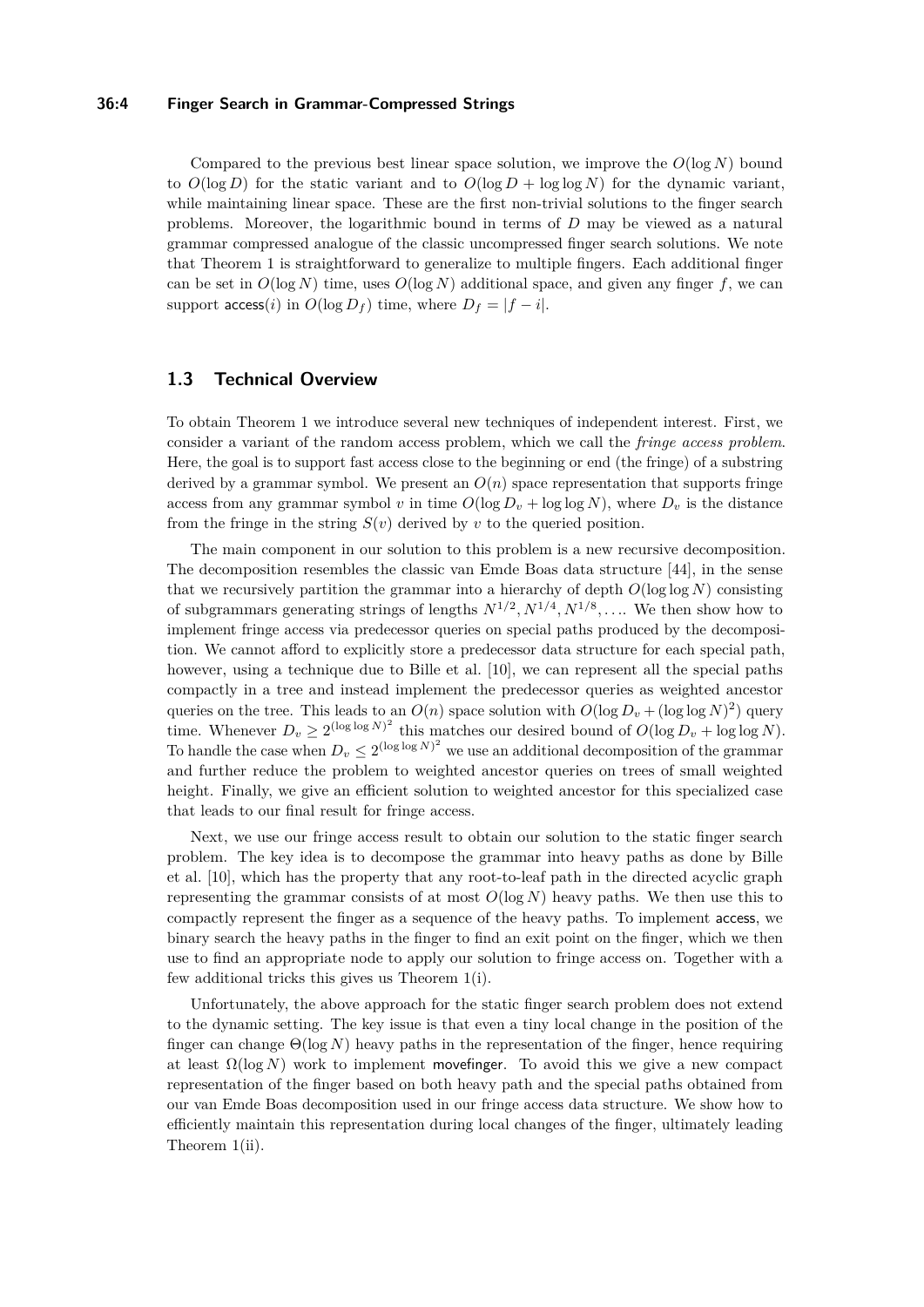### **1.4 Longest Common Extensions**

As application of Theorem [1,](#page-2-0) we give an improved solution to longest common extension problem in grammar compressed strings. The first solution to this problem is due to Bille et al. [\[9\]](#page-13-5). They showed how to extend random access queries to compute Karp-Rabin fingerprints. Combined with an exponential search this leads to a linear space solution to the longest common extension problem using  $O(\log N \log \ell)$  time, where  $\ell$  is the length of the longest common extension. We note that we can plug in any of the above mentioned random access solution. More recently, Nishimoto et al. [\[36\]](#page-14-11) used a completely different approach to get  $O(\log N + \log \ell \log^* N)$  query time while using superlinear  $O(n \log N \log^* N)$  space. We obtain:

<span id="page-4-0"></span> $\triangleright$  **Theorem 2.** Let S be a grammar of size *n* representing a string S of length N. We can *solve the longest common extension problem in*  $O(\log N + \log^2 \ell)$  *time and*  $O(n)$  *space where*  $\ell$  *is the length of the longest common extension.* 

Note that we need to verify the Karp-Rabin fingerprints during preprocessing in order to obtain a worst-case query time. Using the result from Bille et al. [\[10\]](#page-13-6) this gives a randomized expected preprocessing time of  $O(N \log N)$ . Theorem [2](#page-4-0) improves the  $O(\log N \log \ell)$  solution to  $O(\log N + \log^2 \ell)$ . The new bound is always at least as good and asymptotically better whenever  $\ell = o(N^{\epsilon})$  where  $\epsilon$  is a constant. The new result follows by extending Theorem [1](#page-2-0) to compute Karp-Rabin fingerprints and use these to perform the exponential search from [\[9\]](#page-13-5). Due to lack of space the proof of Theorem [2](#page-4-0) is deferred to the full version.

### **2 Preliminaries**

**Strings and Trees.** Let  $S = S[1, |S|]$  be a string of length  $|S|$ . Denote by  $S[i]$  the character in *S* at index *i* and let  $S[i, j]$  be the substring of *S* of length  $j - i + 1$  from index  $i \ge 1$  to  $|S| \geq i \geq i$ , both indices included. Given a rooted tree *T*, we denote by  $T(v)$  the subtree rooted in a node *v* and the left and right child of a node *v* by  $left(v\right)$  and  $right(v)$  if the tree is binary. The *nearest common ancestor*  $nca(v, u)$  of two nodes  $v$  and  $u$  is the deepest node that is an ancestor of both *v* and *u*. A weighted tree has weights on its edges. A *weighted ancestor* query for node *v* and weight *d* returns the highest node *w* such that the sum of weights on the path from the root to *w* is at least *d*.

**Grammars and Straight Line Programs.** Grammar-based compression replaces a long string by a small context-free grammar (CFG). We assume without loss of generality that the grammars are in fact *straight-line programs* (SLPs). The lefthand side of a grammar rule in an SLP has exactly one variable, and the forighthand side has either exactly two variables or one terminal symbol. In addition, SLPs are unambigous and acyclic. We view SLPs as a directed acyclic graph (DAG) where each rule correspond to a node with outgoing ordered edges to its variables. Let  $S$  be an SLP. As with trees, we denote the left and right child of an internal node *v* by  $left(v\right)$  and  $right(v)$ . The unique string  $S(v)$  of length  $N_v$  is produced by a depth-first left-to-right traversal of *v* in S and consist of the characters on the leafs in the order they are visited. The corresponding parse tree for  $v$  is denoted  $T(v)$ . We will use the following results, that provides efficient random access from any node *v* in S.

<span id="page-4-1"></span> $\blacktriangleright$  **Lemma 3** ([\[10\]](#page-13-6)). Let *S* be a string of length *N* compressed into a SLP *S* of size *n*. Given *a* node  $v \in S$ , we can support random access in  $S(v)$  in  $O(\log N_v)$  time, and at the same time *reporting the sequence of heavy paths and their entry- and exit points in the corresponding depth-first traversal of*  $S(v)$ *. The number of heavy paths visited is*  $O(\log N_v)$ *.*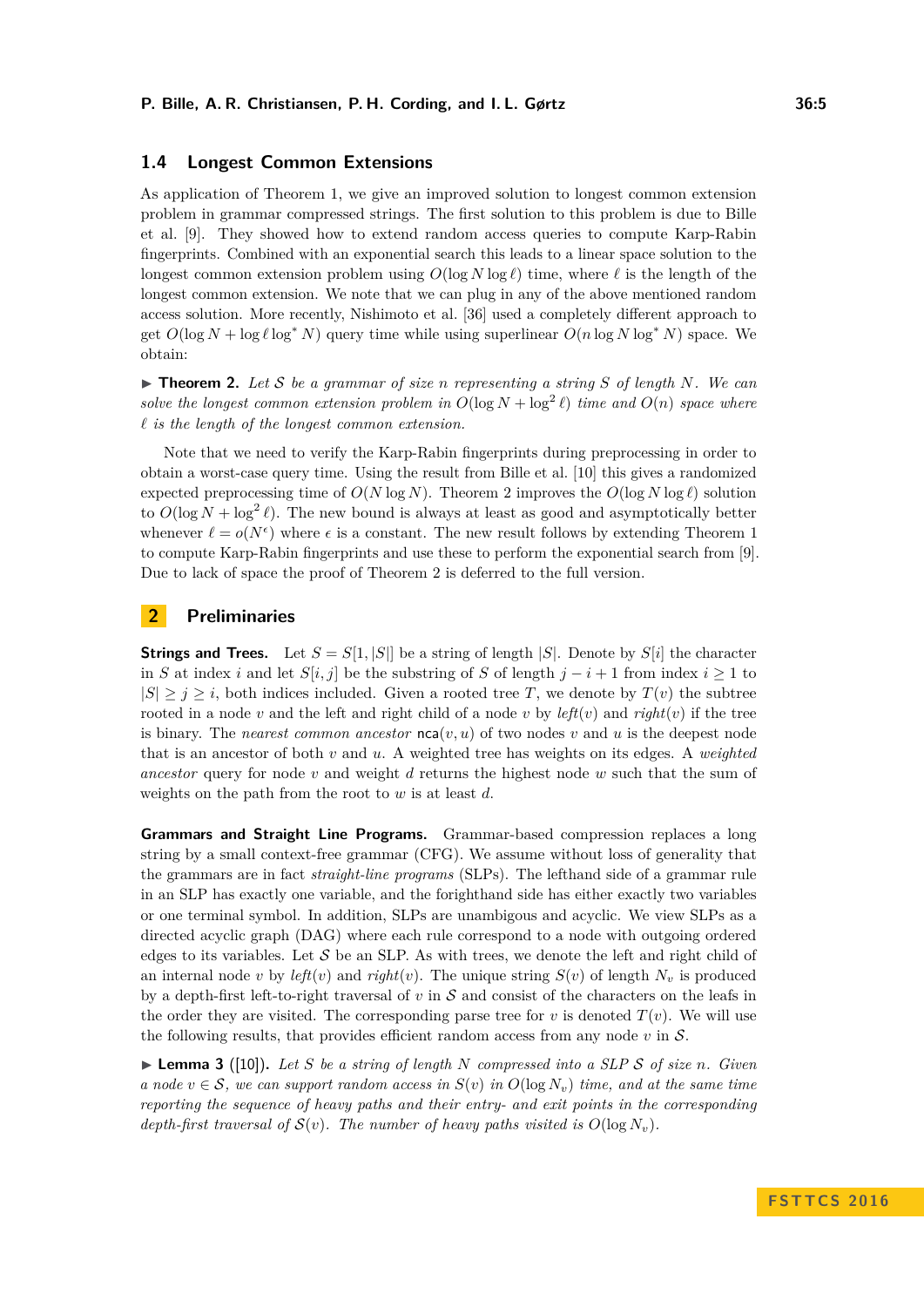#### **36:6 Finger Search in Grammar-Compressed Strings**

# **3 Fringe Access**

In this section we consider the *fringe access problem*. Here the goal is to compactly represent the SLP, such that for any node *v*, we can efficiently access locations in the string  $S(v)$  close to the start or the end of the substring. The fringe access problem is the key component in our finger search data structures. A straightforward solution to the fringe access problem is to apply a solution to the random access problem. For instance if we apply the random access solution from Bille et al. [\[10\]](#page-13-6) stated in Lemma [3](#page-4-1) we immediately obtain a linear space solution with  $O(\log N_v)$  access time, i.e., the access time is independent of the distance to the start or the end of the string. This is an immediate consequence of the central grammar decomposition technique of [\[10\]](#page-13-6), and does not extend to solve fringe access efficiently. Our main contribution in this section is a new approach that bypasses this obstacle. We show the following result.

<span id="page-5-0"></span> $\blacktriangleright$  **Lemma 4.** Let S be an SLP of size *n* representing a string of length N. Using  $O(n)$  space, *we can support access to position i of any node v, in time*  $O(\log(\min(i, N_v - i)) + \log \log N)$ .

The key idea in this result is a van Emde Boas style decomposition of  $S$  combined with a predecessor data structure on selected paths in the decomposition. To achieve linear space we reduce the predecessor queries on these paths to a weighted ancestor query. We first give a data structure with query time  $O((\log \log N)^2 + \log(\min(i, N_v - i)))$ . We then show how to reduce the query time to  $O(\log \log N + \log(\min(i, N_v - i)))$  by reducing the query time for small *i*. To do so we introduce an additional decomposition and give a new data structure that supports fast weighted ancestor queries on trees of small weighted height.

For simplicity and without loss of generality we assume that the access point *i* is closest to the start of  $S(v)$ , i.e., the goal is to obtain  $O(\log(i) + \log \log N)$  time. By symmetry we can obtain the corresponding result for access points close to the end of  $S(v)$ .

### **3.1 van Emde Boas Decomposition for Grammars**

We first define the vEB decomposition on the parse tree T and then extend it to the SLP S. In the decomposition we use the ART decompostion by Alstrup et al. [\[1\]](#page-13-20).

**ART Decomposition.** The ART decomposition introduced by Alstrup et al. [\[1\]](#page-13-20) decomposes a tree into a single top tree and a number of bottom trees. Each bottom tree is a subtree rooted in a node of minimal depth such that the subtree contains no more than *x* leaves and the top tree is all nodes not in a bottom tree. The decomposition has the following key property.

▶ **Lemma 5** ([\[1\]](#page-13-20)). *The ART decomposition with parameter x for a rooted tree T with N leaves produces a top tree with at most*  $\frac{N}{x+1}$  *leaves.* 

**The van Emde Boas Decomposition.** We define the van Emde Boas Decomposition of a tree *T* as follows. The *van Emde Boas (vEB) decomposition* of *T* is obtained by recursively applying an ART decomposition: Let  $v = root(T)$  and  $x = \sqrt{N}$ . If  $N = O(1)$ , stop. Otherwise, construct an ART decomposition of  $T(v)$  with parameter *x*. For each bottom tree  $T(u)$  recursively construct a vEB decomposition with  $v = u$  and  $x = \sqrt{x}$ .

Define the *level* of a node *v* in *T* as level(*v*) =  $\log \log N - \log \log N_v$  (this corresponds to the depth of the recursion when *v* is included in its top tree).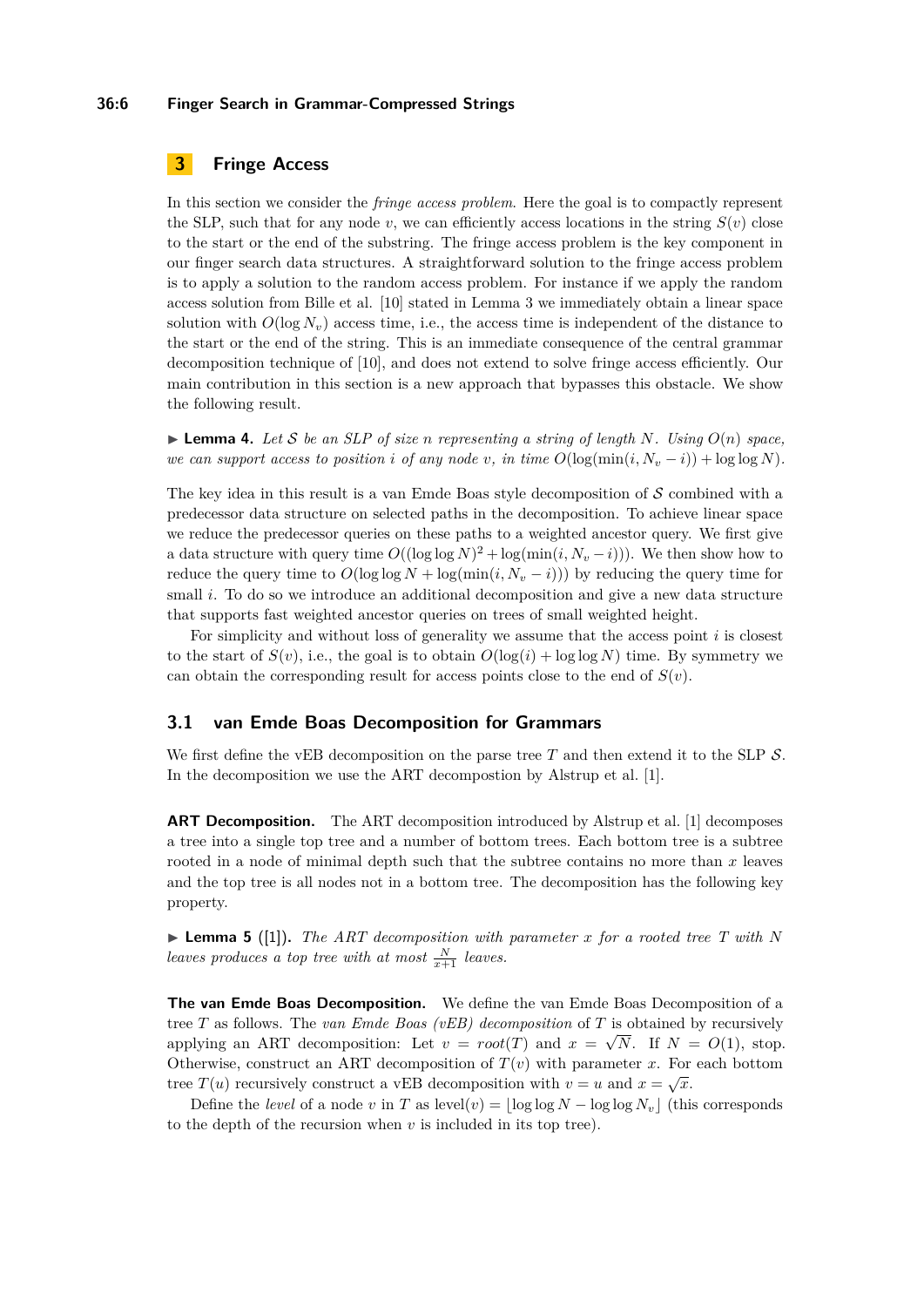<span id="page-6-0"></span>

**Figure 1** Example of the ART-decomposition and a leftmost top path. In the top, the nodes forming the top tree are drawn. In the bottom, triangles representing the bottom trees with a number that is the size of the bottom tree. *v*'s leftmost top path is shown as well, and the two trees hanging to the left of this path  $l_1$  and  $l_2$ .

Note that except for the nodes on the lowest level – which are not in any top tree – all nodes belong to exactly one top tree. For any node  $v \in T$  not in the last level, let  $T_{top}(v)$  be the top tree *v* belongs to. The *leftmost top path* of *v* is the path from *v* to the *leftmost leaf* of  $T_{top}(v)$ . See Figure [1.](#page-6-0)

Intuitively, the vEB decomposition of *T* defines a nested hierarchy of subtrees that decrease by at least the square root of the size at each step.

**The van Emde Boas Decomposition of Grammars.** Our definition of the vEB decomposition of trees can be extended to SLPs as follows. Since the vEB decomposition is based only on the length of the string  $N_v$  generated by each node  $v$ , the definition of the vEB decomposition is also well-defined on SLPs. As in the tree, all nodes belong to at most one top DAG. We can therefore reuse the terminology from the definition for trees on SLPs as well.

To compute the vEB decomposition first determine the level of each node and then remove all edges between nodes on different levels. This can be done in  $O(n)$  time.

# **3.2 Data Structure**

We first present a data structure that achieves  $O((\log \log N)^2 + \log(i))$  time. In the next section we then show how to improve the running time to the desired  $O(\log \log(N) + \log(i))$ bound.

Our data structure contains the following information for each node  $v \in \mathcal{S}$ . Let  $l_1, l_2, \ldots, l_k$ be the nodes hanging to the left of *v*'s leftmost top path (excluding nodes hanging from the bottom node).

- $\blacksquare$  The length  $N_v$  of  $S(v)$ .
- The sum of the sizes of nodes hanging to the left of *v*'s leftmost top path  $s_v = |l_1| + |l_2| +$  $\blacksquare$  $\ldots + |l_k|$ .
- A pointer  $b_v$  to the bottom node on *v*'s leftmost top path.  $\blacksquare$
- A predecessor data structure over the sequence  $1, |l_1| + 1, |l_1| + |l_2| + 1, \ldots, \sum_{i=1}^{k-1} |l_i| + 1$ .  $\overline{\phantom{a}}$ We will later show how to represent this data structure.

In addition we also build the data structure from Lemma [3](#page-4-1) that given any node *v* supports random access to  $S(v)$  in  $O(\log N_v)$  time using  $O(n)$  space.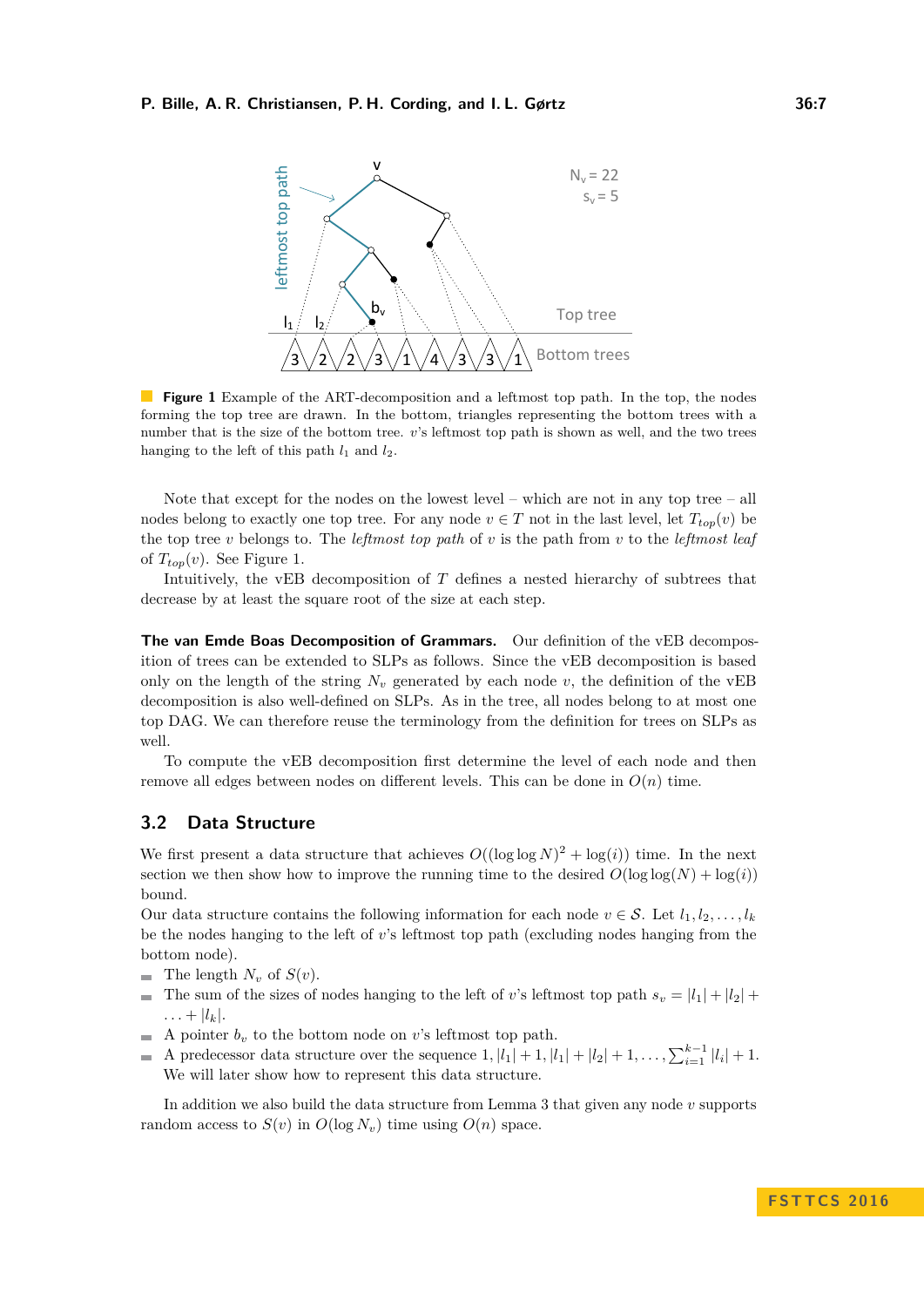**Query.** To perform an access query we proceed as follows. Suppose that we have reached some node *v* and we want to compute  $S(v)[i]$ . We consider the following five cases (when multiple cases apply take the first):

- **1.** If  $N_v = O(1)$ . Decompress  $S(v)$  and return the *i*'th character.
- **2.** If  $i \leq s_v$ . Find the predecessor p of *i* in *v*'s predecessor structure and let *u* be the corresponding node. Recursively find  $S(u)[i - p]$ .
- **3.** If  $i \leq s_v + N_{left(b_v)}$ . Recursively find  $S(\text{left}(b_v))[i s_v]$ .
- **4.** If  $i \leq s_v + N_{b_v}$ . Recursively find  $S(\text{right}(b_v))[i s_v N_{\text{left}(b_v)}].$
- **5.** In all other cases, perform a random access for *i* in  $\mathcal{S}(v)$  using Lemma [3.](#page-4-1)

To see correctness, first note that case (1) and (5) are correct by definition. Case (2) is correct since when  $i \leq s_v$  we know the *i*'th leaf must be in one of the trees hanging to the left of the leftmost top path, and the predecessor query ensures we recurse into the correct one of these bottom trees. In case (3) and (4) we check if the *i*'th leaf is either in the left or right subtree of  $b_v$  and if it is, we recurse into the correct one of these.

**Compact Predecessor Data Structures.** We now describe how to represent the predecessor data structure. Simply storing a predecessor structure in every single node would use  $O(n^2)$ space. We can reduce the space to  $O(n)$  using ideas similar to the construction of the "heavy" path suffix forest" in [\[10\]](#page-13-6).

Let *L* denote the *leftmost top path forest*. The nodes of *L* are the nodes of S. A node *u* is the parent of *v* in *L* iff *u* is a child of *v* in  $S$  and *u* is on *v*'s leftmost top path. Thus, a leftmost top path  $v_1, \ldots, v_k$  in S is a sequence of ancestors from  $v_1$  in L. The weight of an edge  $(u, v)$ in *L* is 0 if *u* is a left child of *v* in *S* and otherwise  $N_{left(v)}$ . Several leftmost top paths in *S* can share the same suffix, but the leftmost top path of a node in  $S$  is uniquely defined and thus *L* is a forest. A leftmost path ends in a leaf in the top DAG, and therefore *L* consists of  $O(n)$  trees each rooted at a unique leaf of a top dag. A predecessor query on the sequence  $1, |l_1| + 1, |l_1| + |l_2| + 1, \ldots, \sum_{i=1}^{k-1} |l_i| + 1$  now corresponds to a weighted ancestor query in *L*. We plug in the weighted ancestor data structure from Farach-Colton and Muthukrishnan [\[18\]](#page-13-21), which supports weighted ancestor queries in a forest in  $O(\log \log n + \log \log U)$  time with  $O(n)$  preprocessing and space, where U is the maximum weight of a root-to-leaf path and *n* the number of leaves. We have  $U = N$  and hence the time for queries becomes  $O(\log \log N)$ .

**Space and Preprocessing Time.** For each node in  $S$  we store a constant number of values, which takes  $O(n)$  space. Both the predecessor data structure and the data structure for supporting random access from Lemma [3](#page-4-1) take  $O(n)$  space, so the overall space usage is  $O(n)$ . The vEB decomposition can be computed in  $O(n \log \log N)$  time. The leftmost top paths and the information saved in each node can be computed in linear time. The predecessor data structure uses linear preprocessing time, and thus the total preprocessing time is  $O(n \log \log N)$ .

**Query Time.** Consider each case of the recursion. The time for case (1), (3) and (4) is trivially  $O(1)$ . Case (2) is  $O(\log \log N)$  since we perform exactly one predecessor query in the predecessor data structure.

In case (5) we make a random access query in a node of size  $N_v$ . From Lemma [3](#page-4-1) we have that the query time is  $O(\log N_v)$ . We know level(*v*) = level(*b<sub>i</sub>*) since they are on the same leftmost top path. From the definition of the level it follows for any pair of nodes *u* and *w* with the same level that  $N_u \geq \sqrt{N_w}$  and thus  $N_{b_v} \geq \sqrt{N_v}$ . From the conditions we have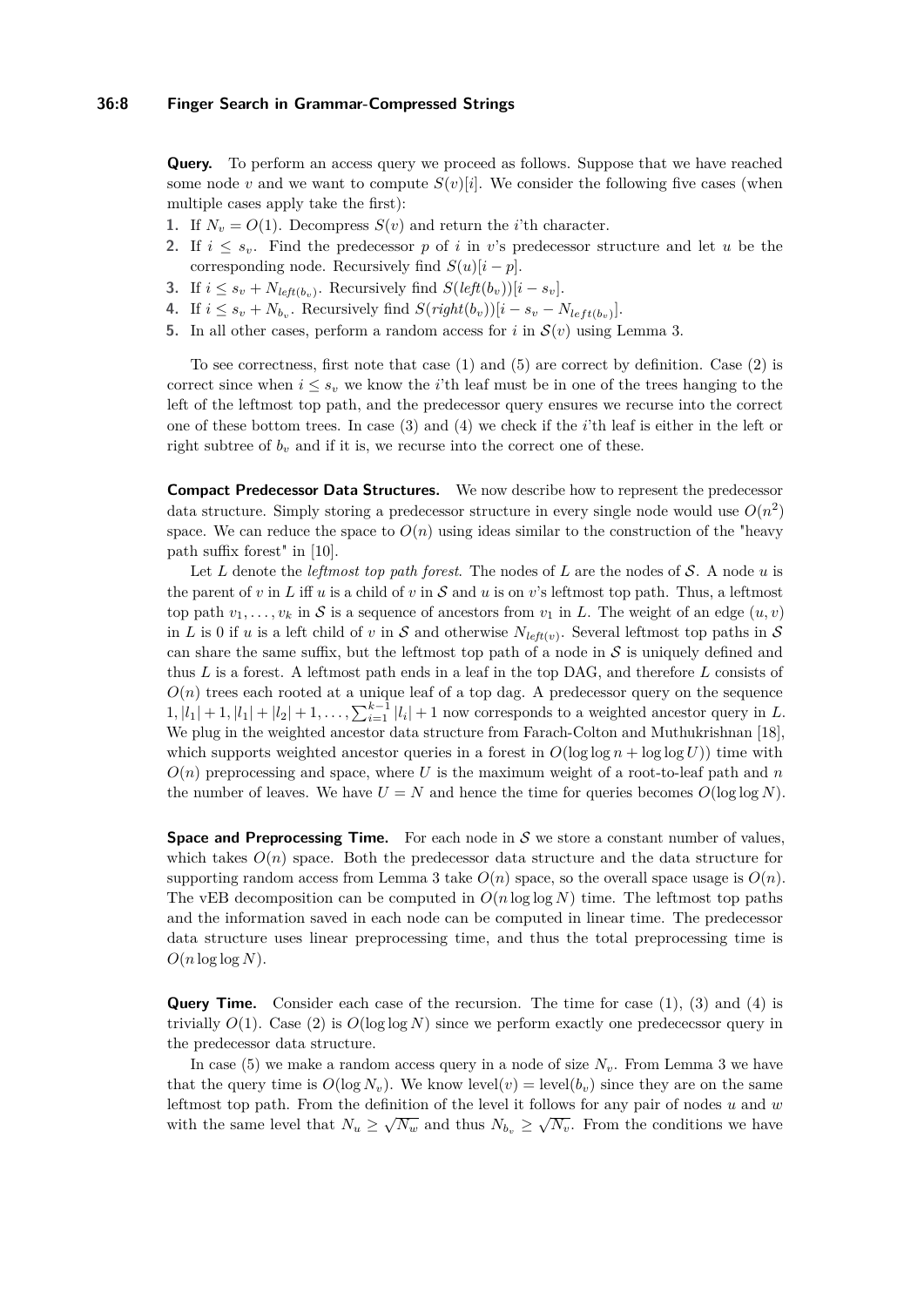$i > s_v + N_{b_v} \ge N_{b_v} \ge \sqrt{N_v}$ . Since  $\sqrt{N_v} < i \Leftrightarrow \log N_v < 2 \log i$  we have  $\log N_v = O(\log i)$ and thus the running time for case (5) is  $O(\log N_v) = O(\log i)$ .

Case (1) and (5) terminate the algorithm and can thus not happen more than once. Case  $(2)$ ,  $(3)$  and  $(4)$  are repeated at most  $O(\log \log N)$  times since the level of the node we recurse on increments by at least one in each recursive call, and the level of a node is at most  $O(\log \log N)$ . The overall running time is therefore  $O((\log \log N)^2 + \log i)$ .

In summary, we have the following result.

 $\blacktriangleright$  **Lemma 6.** Let S be an SLP of size *n* representing a string of length N. Using  $O(n)$  space, *we can support access to position <i>i* of any node *v*, in time  $O(\log i + (\log \log N)^2)$ .

### **3.3 Improving the Query Time for Small Indices**

The above algorithm obtains the running time  $O(\log i)$  for  $i \geq 2^{(\log \log N)^2}$ . We will now improve the running time to  $O(\log \log N + \log i)$  by improving the running time in the case when  $i < 2^{(\log \log N)^2}$ .

In addition to the data structure from above, we add another copy of the data structure with a few changes. When answering a query, we first check if  $i \geq 2^{(\log \log N)^2}$ . If  $i \geq$  $2^{(\log \log N)^2}$  we use the original data structure, otherwise we use the new copy.

The new copy of the data structure is implemented as follows. In the first level of the ART-The new copy of the data structure is implemented as follows. In the first level of the ART-<br>decomposition let  $x = 2^{(\log \log N)^2}$  instead of  $\sqrt{N}$ . For the rest of the levels use  $\sqrt{x}$  as before. Furthermore, we split the resulting new leftmost top path forest *L* into two disjoint parts: *L*<sup>1</sup> consisting of all nodes with level 1 and *L*<sup>≥</sup><sup>2</sup> consisting of all nodes with level at least 2. For *L*<sup>1</sup> we use the weighted ancestor data structure by Farach-Colton and Muthukrishnan [\[18\]](#page-13-21) as in the previous section using  $O(\log \log n + \log \log N) = O(\log \log N)$  time. However, if we apply this solution for  $L_{\geq 2}$  we end up with a query time of  $O(\log \log n + \log \log x)$ , which does not lead to an improved solution. Instead, we present a new data structure that supports queries in  $O(\log \log x)$  time.

<span id="page-8-0"></span> $\blacktriangleright$  **Lemma 7** (see full version). *Given a tree T with n leaves where the sum of edge weights on any root-to-leaf path is at most x and the height is at most x, we can support weighted ancestor queries in*  $O(\log \log x)$  *time using*  $O(n)$  *space and preprocessing time.* 

We reduce the query time for queries with  $i < 2^{(\log \log N)^2}$  using the new data structure. The level of any node in the new structure is at most  $O(1 + \log \log 2^{(\log \log N)^2}) =$  $O(\log \log N)$ . A weighted ancestor query in  $L_1$  takes time  $O(\log \log N)$ . For weighted ancestor queries in  $L_{\geq 2}$ , we know any node *v* has height at most  $2^{(\log \log N)^2}$  and on any root-to-leaf path the sum of the weights is at most  $2^{(\log \log N)^2}$ . Hence, by Lemma [7](#page-8-0) we support queries in  $O(\log \log 2^{(\log \log N)^2}) = O(\log \log \log N)$  time for nodes in  $L_{\geq 2}$ .

We make at most one weighted ancestor query in  $L_1$ , the remaining ones are made in  $L_{\geq 2}$ , and thus the overall running time is  $O(\log \log N + (\log \log \log N)^2 + \log i) = O(\log \log N + \log i)$ .

In summary, this completes the proof of Lemma [4.](#page-5-0)

### <span id="page-8-1"></span>**4 Static Finger Search**

We now show how to apply our solution to the fringe access to a obtain a simple data structure for the static finger search problem. This solution will be the starting point for solving the dynamic case in the next section, and we will use it as a key component in our result for longest common extension problem.

Similar to the fringe search problem we assume without loss of generality that the access point *i* is to the right of the finger.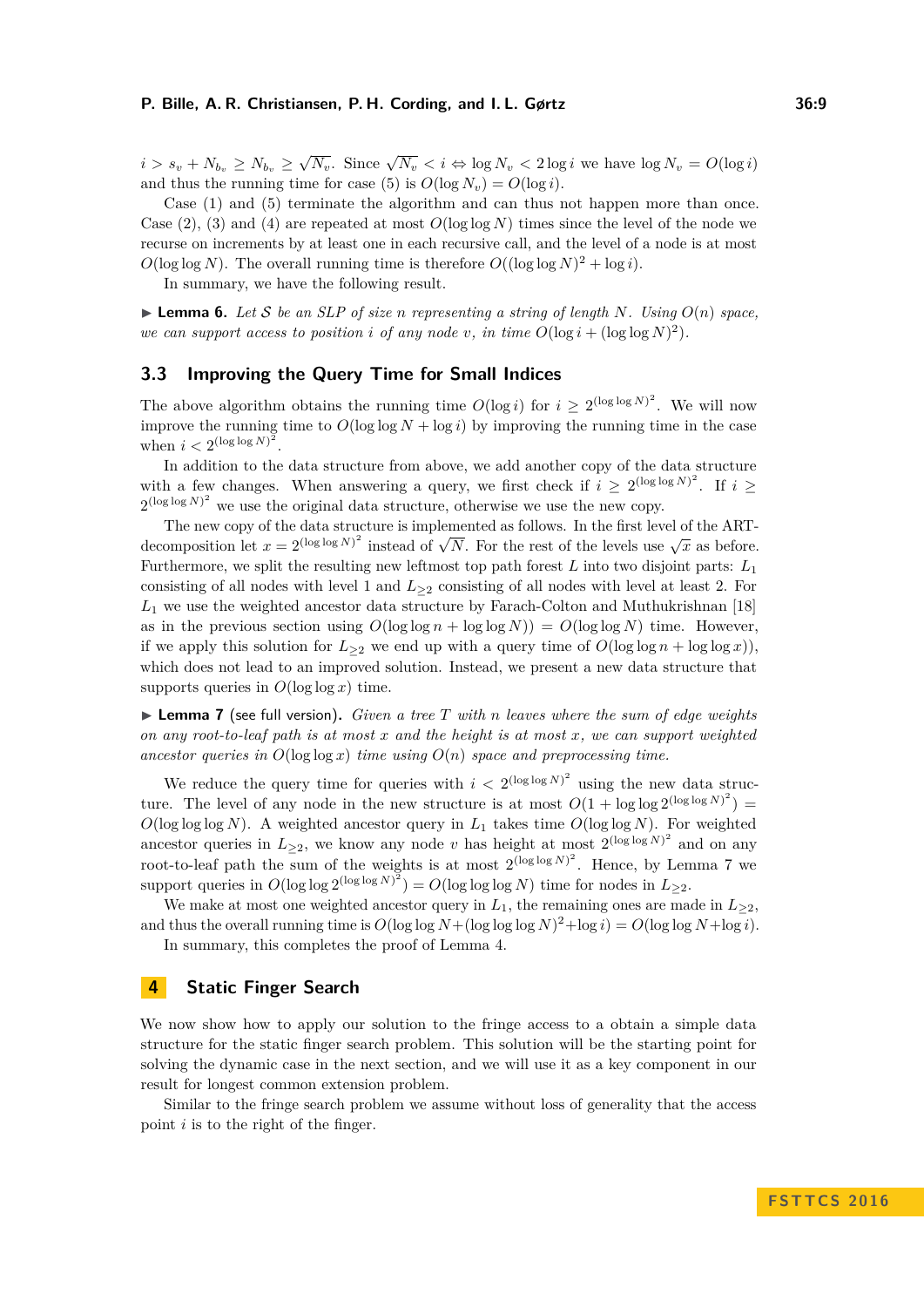#### <span id="page-9-0"></span>**36:10 Finger Search in Grammar-Compressed Strings**



**Figure 2** Illustration of the data structure for a finger pointing at *f* and an access query at location *i*.  $h_1, h_2, h_3$  are the heavy paths visited when finding the finger. *u* corresponds to  $NCA(v_f, v_i)$ in the parse tree and  $h_s$  is the heavy path on which  $u$  lies, which we use to find  $u$ .  $a$  is a value calculated during the access query.

**Data Structure.** We store the random access data structure from [\[10\]](#page-13-6) used in Lemma [3](#page-4-1) and the fringe search data structures from above. Also from [\[10\]](#page-13-6) we store the data structure that for any heavy path *h* starting in a node *v* and an index *i* of a leaf in  $T(v)$  gives the exit-node from *h* when searching for *i* in  $O(\log \log N)$  time and uses  $O(n)$  space.

To represent a finger the key idea is store a compact data structure for the corresponding root-to-leaf path in the grammar that allows us to navigate it efficiently. Specifically, let *f* be the position of the current finger and let  $p = v_1 \ldots v_k$  denote the path in S from the root to  $v_f$  ( $v_1 = root$  and  $v_k = v_f$ ). Decompose p into the  $O(\log N)$  heavy paths it intersects, and call these  $h_j = v_1 \dots v_{i_1}, h_{j-1} = v_{i_1+1} \dots v_{i_2}, \dots, h_1 = v_{i_{j-1}+1} \dots v_k$ . Let  $v(h_i)$  be the topmost node on  $h_i$   $(v(h_j) = v_1, v(h_{j-1}) = v_{i_1}, \ldots)$ . Let  $l_j$  be the index of  $f$  in  $\mathcal{S}(v(h_j))$ and  $r_j = N_{v(h_j)} - l_j$ . For the finger we store:

- **1.** The sequence  $r_1, r_2, \ldots, r_j$  (note  $r_1 \le r_2 \le \cdots \le r_j$ ).
- **2.** The sequence  $v(h_1), v(h_2), \ldots, v(h_i)$ .
- **3.** The string  $F_T = S[f + 1, f + \log N]$ .

**Analysis.** The random access and fringe search data structures both require  $O(n)$  space. Each of the 3 bullets above require  $O(\log N)$  space and thus the finger takes up  $O(\log N)$ space. The total space usage is  $O(n)$ .

**Setfinger.** We implement setfinger(*f*) as follows. First, we apply Lemma [3](#page-4-1) to make random access to position *f*. This gives us the sequence of visited heavy paths which exactly corresponds to  $h_j$ ,  $h_{j-1}, \ldots, h_1$  including the corresponding  $l_i$  values from which we can calculate the  $r_i$  values. So we update the  $r_i$  sequence accordingly. Finally, decompress and save the string  $F_T = S[f + 1, f + \log N]$ .

The random access to position  $f$  takes  $O(\log N)$  time. In addition to this we perform a constant number of operations for each heavy path  $h_i$ , which in total takes  $O(\log N)$  time. Decompressing a string of  $\log N$  characters can be done in  $O(\log N)$  time (using [\[10\]](#page-13-6)). In total, we use  $O(\log N)$  time.

**Access.** To perform  $\arccos(i)$  ( $i > f$ ), there are two cases. If  $D = i - f \le \log N$  we simply return the stored character  $F_T[D]$  in constant time. Otherwise, we compute the node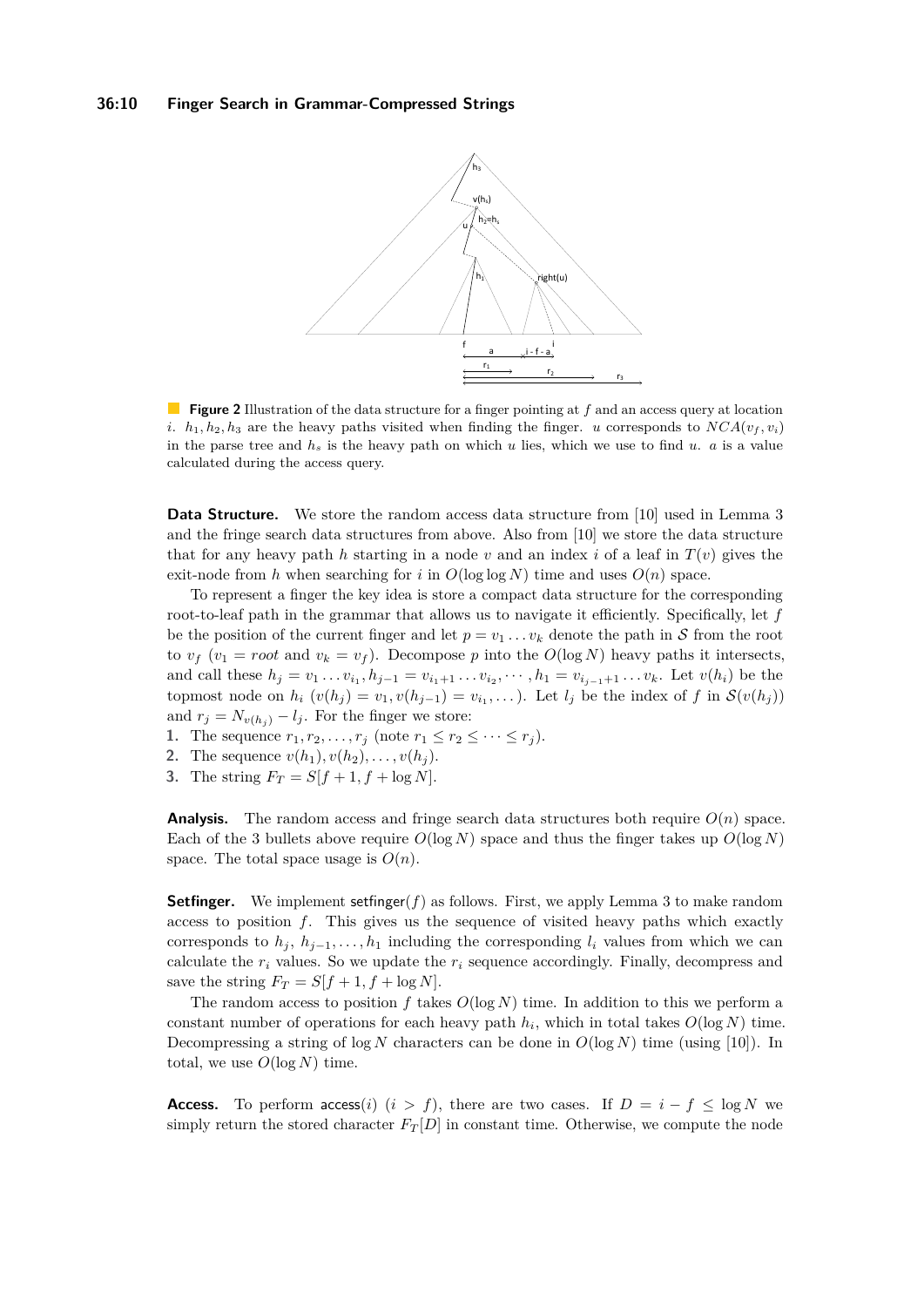$u = \text{nca}(v_f, v_i)$  in the parse tree *T* as follows. First find the index *s* of the successor to *D* in the  $r_i$  sequence using binary search. Now we know that *u* is on the heavy path  $h_s$ . Find the exit-nodes from *h<sup>s</sup>* when searching for respectively *i* and *f* using the data structure from [\[10\]](#page-13-6) - the topmost of these two is *u*. See Fig. [2.](#page-9-0) Finally, we compute *a* as the index of *f* in  $T(\text{left}(u))$  from the right and use the data structure for fringe search from Lemma [4](#page-5-0) to compute  $S(\text{right}(u))[i - f - a]$ .

For  $D \leq \log N$ , the operation takes constant time. For  $D > \log N$ , the binary search over a sequence of  $O(\log N)$  elements takes  $O(\log \log N)$  time, finding the exit-nodes takes  $O(\log \log N)$  time, and the fringe search takes  $O(\log(i - f - a)) = O(\log D)$  time. Hence, in  $\text{total } O(\log \log N + \log D) = O(\log D) \text{ time.}$ 

# **5 Dynamic Finger Search**

In this section we show how to extend the solution from Section [4](#page-8-1) to handle dynamic finger search. The target is to support the movefinger operation that will move the current finger, where the time it takes is dependent on how far the finger is moved. Obviously, it should be faster than simply using the setfinger operation. The key difference from the static finger is a new decomposition of a root-to-leaf path into paths. The new decomposition is based on a combination of heavy paths and leftmost top paths, which we will show first. Then we show how to change the data structure to use this decomposition, and how to modify the operations accordingly. Finally we shortly describe how to generalize the solution to work when move finger/access might both be to the left and right of the current finger.

Before we start, let us see why the data structure for the static finger cannot directly be used for dynamic finger. Suppose we have a finger pointing at *f* described by Θ(log *N*) heavy paths. It might be the case that after a move finger( $f + 1$ ) operation, it is  $\Theta(\log N)$ completely different heavy paths that describes the finger. In this case we must do  $\Theta(\log N)$ work to keep our finger data structure updated. This can for instance happen when the current finger is pointing at the right-most leaf in the left subtree of the root.

Furthermore, in the solution to the static problem, we store the substring *S*[*f*+1*, f*+log *N*] decompressed in our data structure. If we perform a move finger( $f + \log N$ ) operation nothing of this substring can be reused. To decompress  $\log N$  characters takes  $\Omega(\log N)$  time, thus we cannot do this in the movefinger operation and still get something faster than Θ(log *N*).

### **5.1 Left Heavy Path Decomposition of a Path**

Let  $p = v_1 \ldots v_k$  be a root-to-leaf path in S. A subpath  $p_i = v_a \ldots v_b$  of p is a *maximal heavy subpath* if  $v_a \n\t\dots v_b$  is part of a heavy path and  $v_{b+1}$  is not on the same heavy path. Similarly, a subpath  $p_i = v_a \dots v_b$  of *p* is a *maximal leftmost top subpath* if  $v_a \dots v_b$  is part of a leftmost top path and  $level(v_b) \neq level(v_{b+1})$ .

A *left heavy path decomposition* is a decomposition of a root-to-leaf path *p* into an arbitrary sequence  $p_1 \nldots p_j$  of maximal heavy subpaths, maximal leftmost top subpaths and (non-maximal) leftmost top subpaths immediately followed by maximal heavy subpaths.

Define  $v(p_i)$  as the topmost node on the subpath  $p_i$ . Let  $l_j$  be the index of the finger  $f$ in  $\mathcal{S}(v(p_j))$  and  $r_j = N_{v(p_j)} - l_j$ . Let  $t(p_i)$  be the type of  $p_i$ ; either heavy subpath  $(HP)$  or leftmost top subpath (*LT P*).

A left heavy path decomposition of a root-to-leaf path *p* is not unique. The heavy path decomposition of *p* is always a valid left heavy path decomposition as well. The visited heavy paths and leftmost top paths during fringe search are always maximal and thus is always a valid left heavy path decomposition.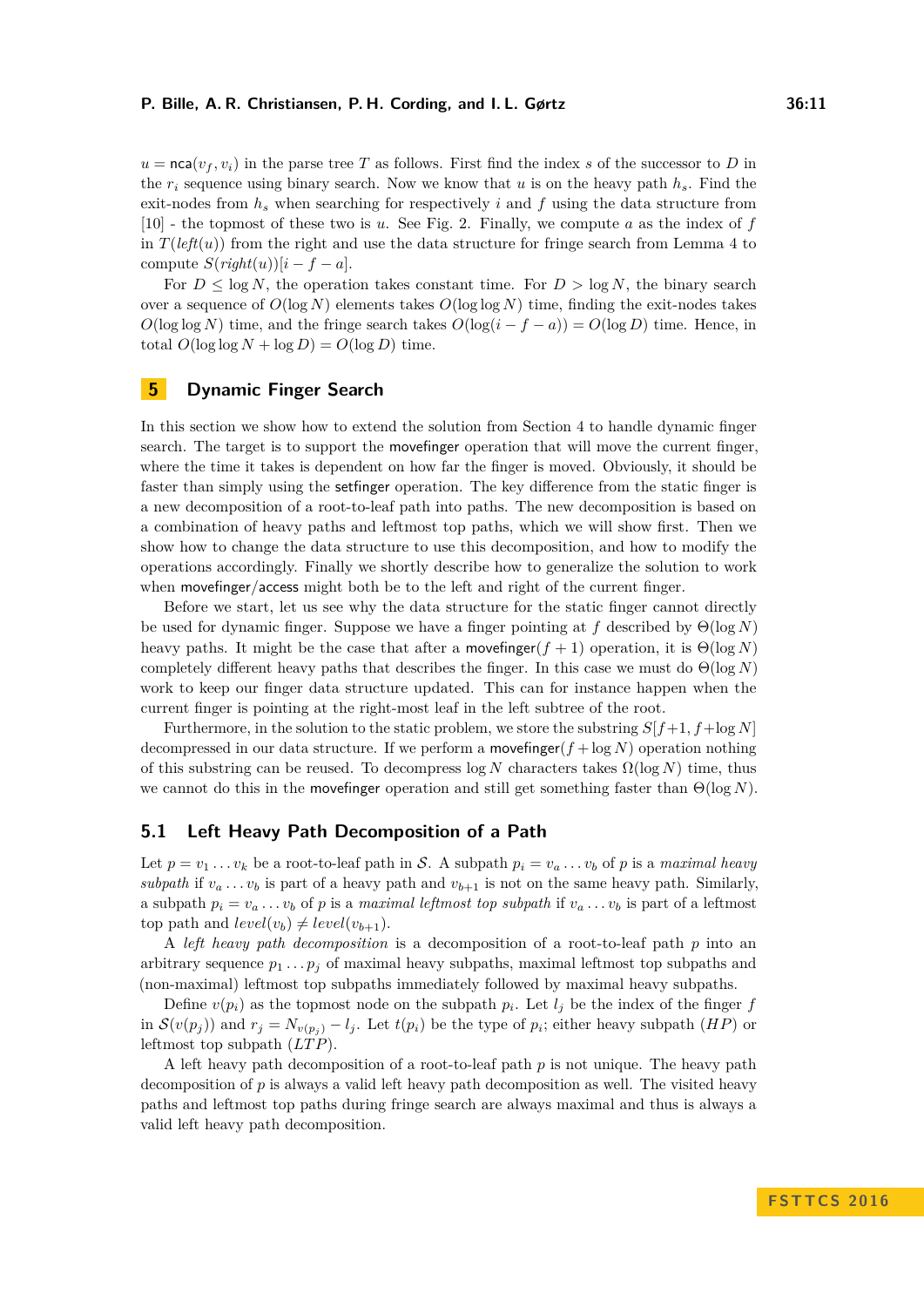#### **36:12 Finger Search in Grammar-Compressed Strings**

<span id="page-11-0"></span>**Example 8.** The number of paths in a left heavy path decomposition is  $O(\log N)$ .

**Proof.** There are at most  $O(\log N)$  heavy paths that intersects with a root-to-leaf path (Lemma [3\)](#page-4-1). Each of these can at most be used once because of the maximality. So there can at most be  $O(\log N)$  maximal heavy paths. Each time there is a maximal leftmost top path, the level of the following node on  $p$  increases. This can happen at most  $O(\log \log N)$  times. Each non-maximal leftmost top path is followed by a maximal heavy path, and since there are only  $O(\log N)$  of these, this can happen at most  $O(\log N)$  times. Therefore the sequence of paths has length  $O(\log N + \log \log N + \log N) = O(\log N)$ .

# **5.2 Data Structure**

We use the data structures from [\[10\]](#page-13-6) as in the static variant and the fringe access data structure with an extension. In the fringe access data structure there is a predecessor data structure for all the nodes hanging to the left of a leftmost top path. To support access and movefinger we need to find a node hanging to the left or right of a leftmost top path. We can do this by storing an identical predecessor structure for the accumulated sizes of the nodes hanging to the right of each leftmost top path. Again, the space usage for this predecessor structure can be reduced to  $O(n)$  by turning it into a weighted ancestor problem.

To represent a finger the idea is again to have a compact data structure representing the root-to-leaf path corresponding to the finger. This time we will base it on a left heavy path decomposition instead of a heavy path decomposition. Let *f* be the current position of the finger. For the root-to-leaf path to  $v_f$  we maintain a left heavy path decomposition, and store the following for a finger:

- **1.** The sequence  $r_1, r_2, \ldots, r_j$  ( $r_1 \leq r_2 \leq \cdots \leq r_j$ ) on a stack with the last element on top.
- **2.** The sequence  $v(p_1), v(p_2), \ldots, v(p_j)$  on a stack with the last element on top.
- **3.** The sequence  $t(p_1), t(p_2), \ldots, t(p_j)$  on a stack with the last element on top.

**Analysis.** The fringe access data structure takes up  $O(n)$  space. For each path in the left heavy path decomposition we use constant space. Using Lemma [8](#page-11-0) we have the space usage of this is  $O(\log N) = O(n)$ .

**Setfinger.** Use fringe access (Lemma [4\)](#page-5-0) to access position f. This gives us a sequence of leftmost top paths and heavy paths visited during the fringe access which is a valid left heavy path decomposition. Calculate  $r_i$  for each of these and store the three sequences of  $r_i$ ,  $v(p_i)$ and  $t(p_i)$  on stacks.

The fringe access takes  $O(\log f + \log \log N)$  time. The number of subpaths visited during the fringe access cannot be more than  $O(\log f + \log \log N)$  and we only perform constant extra work for each of these.

**Access.** To implement  $\text{access}(i)$  for  $i > f$  we have to find  $u = \text{nca}(v_i, v_f)$  in *T*. Find the index *s* of the successor to  $D = i - f$  in  $r_1, r_2, \ldots, r_j$  using binary search. We know  $nca(v_i, v_f)$ lies on  $p_s$ , and  $v_i$  is in a subtree that hangs of  $p_s$ . The exit-nodes from  $p_s$  to  $v_f$  and  $v_i$  are now found - the topmost of these two is  $nca(v_i, v_f)$ . If  $t(p_s) = HP$  then we can use the same data structure as in the static case, otherwise we perform the predecessor query on the extra predecessor data structure for the nodes hanging of the leftmost top path. Finally, we compute *a* as the index of *f* in  $S(\text{left}(u))$  from the right and use the data structure for fringe access from Lemma [4](#page-5-0) to compute  $S(\text{right}(u))[i - f - a]$ .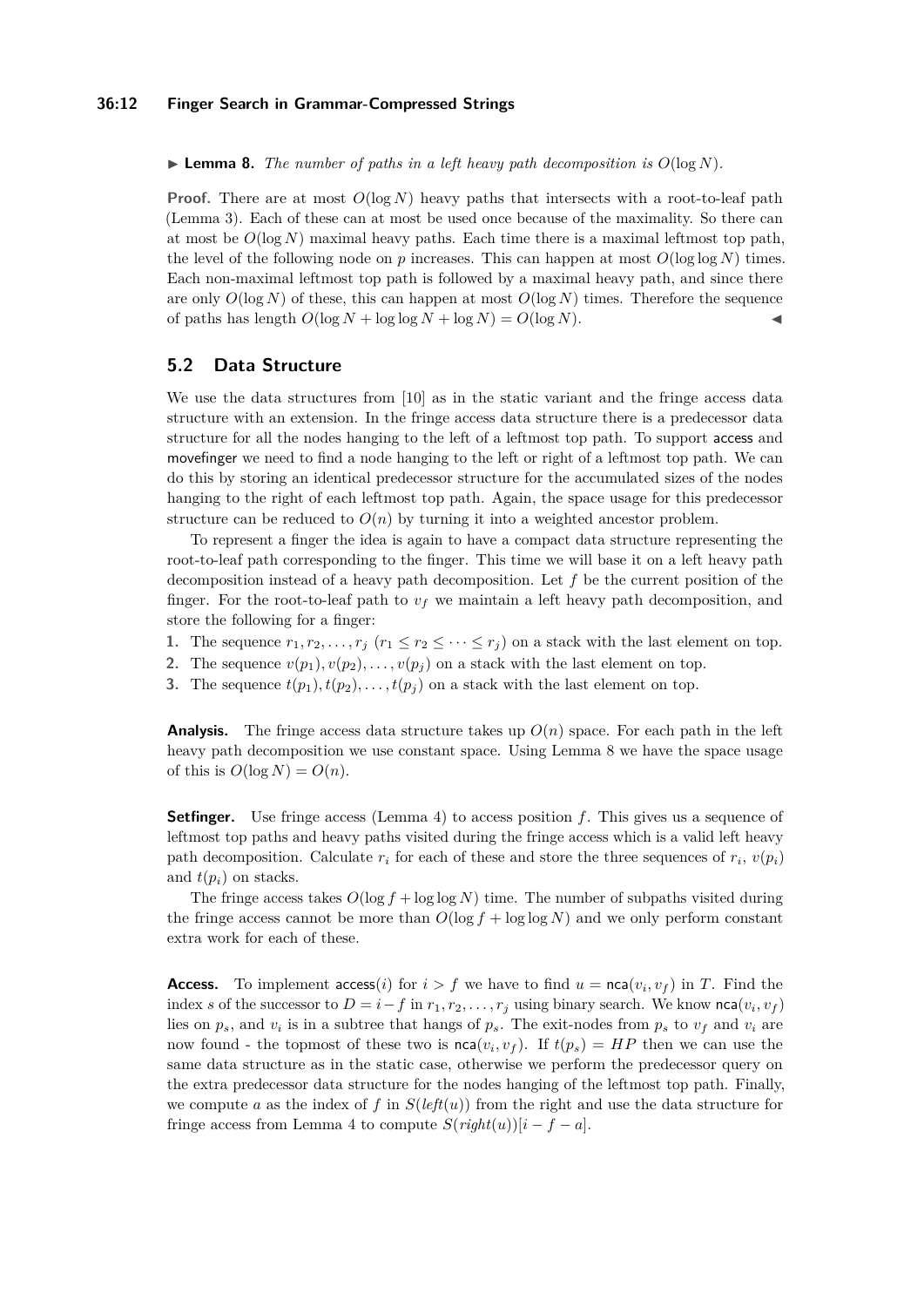The binary search on  $r_1, r_2, \ldots, r_j$  takes  $O(\log \log N)$  time. Finding the exit-nodes from  $p_s$ takes  $O(\log \log N)$  in either case. Finally the fringe access takes  $O(\log(i - f - a) + \log \log N)$  $O(\log D + \log \log N)$ . Overall it takes  $O(\log D + \log \log N)$ . Note the extra  $O(\log \log N)$  time usage because we have not decompressed the first log *N* characters following the finger.

**Movefinger.** To move the finger we combine the access and setfinger operations. Find the index *s* of the successor to  $D = i - f$  in  $r_1, r_2, \ldots, r_j$  using binary search. Now we know  $u = \text{nca}(v_i, v_f)$  must lie on  $p_s$ . Find *u* in the same way as when performing access. From all of the stacks pop all elements above index *s*. Compute *a* as the index of *f* in  $S(\text{left}(u))$ from the right. The finger should be moved to index  $i - f - a$  in *right*(*u*). First look at the heavy path *right*(*u*) lies on and find the proper exit-node *w* using the data structure from [\[10\]](#page-13-6). Then continue with fringe searh from the proper child of *w*. This gives a heavy path followed by a sequence of maximal leftmost top paths and heavy paths needed to reach  $v_i$ from *right*(*u*), push the  $r_j$ ,  $v(p_j)$ , and  $t(p_j)$  values for these on top of the respective stacks.

We now verify the sequence of paths we maintain is still a valid left heavy path decomposition. Since fringe search gives a sequence of paths that is a valid left heavy path decomposition, the only problem might be  $p_s$  is no longer maximal. If  $p_s$  is a heavy path it will still be maximal, but if  $p_s$  is a leftmost top path then  $level(u)$  and  $level(right(u))$  might be equal. But this possibly non-maximal leftmost top path is always followed by a heavy path. Thus the overall sequence of paths remains a left heavy path decomposition.

The successor query in  $r_1, r_2, \ldots, r_j$  takes  $O(\log \log N)$  time. Finding *u* on  $p_i$  takes  $O(\log \log N)$  time, and so does finding the exit-node on the following heavy path. Popping a number of elements from the top of the stacks can be done in  $O(1)$  time. Finally the fringe access takes  $O(\log(i - f - a) + \log \log N) = O(\log D + \log \log n)$  including pushing the right elements on the stacks. Overall the running time is therefore  $O(\log D + \log \log n)$ .

# **6 Moving/Access to the Left of the Dynamic Finger**

Previously we have assumed *i > f*, we will now show how this assumption can be removed. It is easy to see we can mirror all data structures and we will have a solution that works for  $i < f$  instead. Unfortunately, we cannot just use a copy of each independently, since one of them only supports moving the finger to the left and the other only supports moving to the right. We would like to support moving the finger left and right arbitrarily. This was not a problem with the static finger since we could just make setfinger in both the mirrored and non-mirrored data structures in *O*(log *N*) time.

Instead we extend our finger data structure. First we extend the left heavy path decomposition to a *left right heavy path decomposition* by adding another type of paths to it, namely *rightmost top paths* (the mirrorred version of leftmost top paths). Thus a *left right heavy path decomposition* is a decomposition of a root-to-leaf path *p* into an arbitrary sequence  $p_1 \ldots p_j$  of maximal heavy subpaths, maximal leftmost/rightmost top subpaths and (non-maximal) leftmost/rightmost top subpaths immediately followed by maximal heavy subpaths. Now  $t(p_i) = HP|LTP|RTP$ . Furthermore, we save the sequence  $l_1, l_2, \ldots, l_j$  ( $l_j$ being the left index of *f* in  $T(v(p_i))$  on a stack like the  $r_1, r_2, \ldots, r_j$  values, etc.

When we do access and move finger where  $i < f$ , the subpath  $p_s$  where  $nca(v_f, v_i)$  lies can be found by binary search on the  $l_j$  values instead of the  $r_j$  values. Note the  $l_j$  values are sorted on the stack, just like the  $r<sub>j</sub>$  values. The following heavy path lookup/fringe access should now be performed on  $left(u)$  instead of  $right(u)$ . The remaining operations can just be performed in the same way as before.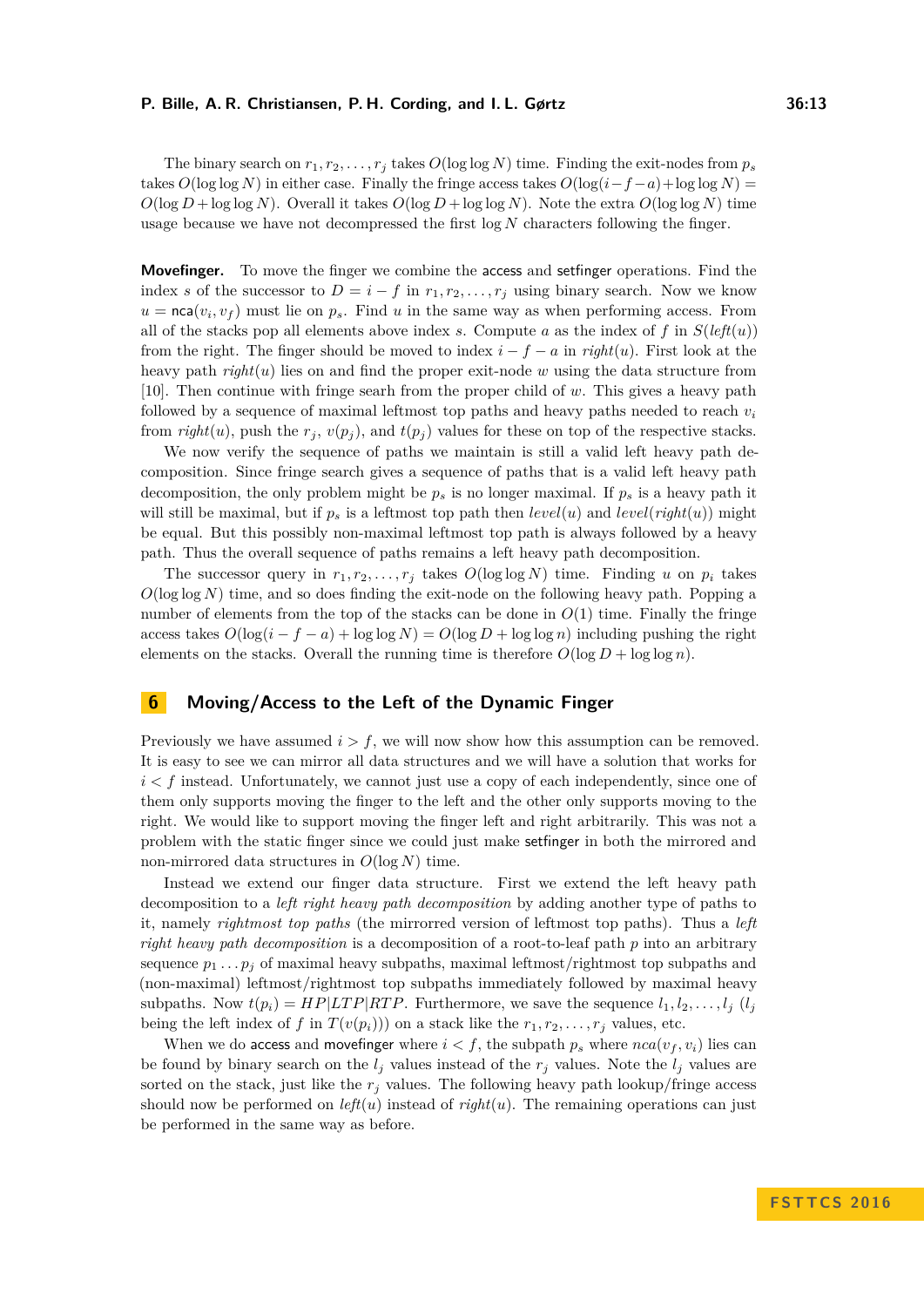#### **References**

- <span id="page-13-20"></span>**1** Stephen Alstrup, Thore Husfeldt, and Theis Rauhe. Marked ancestor problems. In *Proc. 39th FOCS*, pages 534–543, 1998.
- <span id="page-13-2"></span>**2** A. Apostolico and S. Lonardi. Some theory and practice of greedy off-line textual substitution. In *Proc. DCC*, pages 119–128, 1998.
- <span id="page-13-3"></span>**3** A. Apostolico and S. Lonardi. Compression of biological sequences by greedy off-line textual substitution. In *Proc. DCC*, pages 143–152, 2000.
- <span id="page-13-1"></span>**4** Alberto Apostolico and Stefano Lonardi. Off-line compression by greedy textual substitution. *Proceedings of the IEEE*, 88(11):1733–1744, 2000.
- <span id="page-13-12"></span>**5** D. Belazzougui, T. Gagie, P. Gawrychowski, J. Karkkainen, A. Ordonez, S. J. Puglisi, and Y. Tabei. Queries on lz-bounded encodings. In *Proc. DCC*, pages 83–92, April 2015. [doi:10.1109/DCC.2015.69](http://dx.doi.org/10.1109/DCC.2015.69).
- <span id="page-13-10"></span>**6** Djamal Belazzougui, Patrick Hagge Cording, Simon J. Puglisi, and Yasuo Tabei. Access, rank, and select in grammar-compressed strings. In *Proc. 23rd ESA*, 2015.
- <span id="page-13-14"></span>**7** Jon Louis Bentley and Andrew Chi-Chih Yao. An almost optimal algorithm for unbounded searching. *Inform. Process. Lett.*, 5(3):82–87, 1976.
- <span id="page-13-9"></span>**8** Philip Bille, Patrick Hagge Cording, and Inge Li Gørtz. Compressed subsequence matching and packed tree coloring. *Algorithmica*, pages 1–13, 2015. [doi:10.1007/](http://dx.doi.org/10.1007/s00453-015-0068-9) [s00453-015-0068-9](http://dx.doi.org/10.1007/s00453-015-0068-9).
- <span id="page-13-5"></span>**9** Philip Bille, Patrick Hagge Cording, Inge Li Gørtz, Benjamin Sach, Hjalte Wedel Vildhøj, and Søren Vind. Fingerprints in compressed strings. In *Proc. 13th SWAT*, 2013.
- <span id="page-13-6"></span>**10** Philip Bille, Gad M. Landau, Rajeev Raman, Kunihiko Sadakane, Srinivasa Rao Satti, and Oren Weimann. Random access to grammar-compressed strings and trees. *SIAM J. Comput*, 44(3):513–539, 2014. Announced at SODA 2011.
- <span id="page-13-15"></span>**11** Guy E. Blelloch, Bruce M. Maggs, and Shan Leung Maverick Woo. Space-efficient finger search on degree-balanced search trees. In *Proc. 14th SODA*, pages 374–383, 2003.
- <span id="page-13-19"></span>**12** Gerth Stølting Brodal. Finger search trees. In *Handbook of Data Structures and Applications.* Chapman and Hall/CRC, 2004.
- <span id="page-13-16"></span>**13** Gerth Stølting Brodal, George Lagogiannis, Christos Makris, Athanasios K. Tsakalidis, and Kostas Tsichlas. Optimal finger search trees in the pointer machine. *J. Comput. Syst. Sci.*, 67(2):381–418, 2003. [doi:10.1016/S0022-0000\(03\)00013-8](http://dx.doi.org/10.1016/S0022-0000(03)00013-8).
- <span id="page-13-4"></span>**14** M. Charikar, E. Lehman, D. Liu, R. Panigrahy, M. Prabhakaran, A. Sahai, and A. Shelat. The smallest grammar problem. *IEEE Trans. Inf. Theory*, 51(7):2554–2576, 2005. Announced at STOC 2002 and SODA 2002.
- <span id="page-13-11"></span>**15** Francisco Claude and Gonzalo Navarro. Self-indexed grammar-based compression. *Fund. Inform.*, 111(3):313–337, 2011.
- <span id="page-13-13"></span>**16** Patrick Hagge Cording, Paweł Gawrychowski, and Oren Weimann. Bookmarks in grammarcompressed strings. In *Proc. 23rd SPIRE*, pages x–y, 2016.
- <span id="page-13-17"></span>**17** Paul F. Dietz and Rajeev Raman. A constant update time finger search tree. *Inf. Process. Lett.*, 52(3):147–154, 1994.
- <span id="page-13-21"></span>**18** Martin Farach and S. Muthukrishnan. Perfect hashing for strings: Formalization and algorithms. In *Proc. 7th CPM*, pages 130–140. Springer, 1996.
- <span id="page-13-18"></span>**19** Rudolf Fleischer. A simple balanced search tree with O(1) worst-case update time. *Int. J. Found. Comput. Sci.*, 7(2):137–150, 1996. [doi:10.1142/S0129054196000117](http://dx.doi.org/10.1142/S0129054196000117).
- <span id="page-13-0"></span>**20** P. Gage. A new algorithm for data compression. *The C Users J.*, 12(2):23–38, 1994.
- <span id="page-13-7"></span>**21** Travis Gagie, Paweł Gawrychowski, Juha Kärkkäinen, Yakov Nekrich, and Simon J. Puglisi. A faster grammar-based self-index. In *Proc. 6th LATA*, pages 240–251, 2012.
- <span id="page-13-8"></span>**22** Travis Gagie, Paweł Gawrychowski, Juha Kärkkäinen, Yakov Nekrich, and Simon J. Puglisi. LZ77-based self-indexing with faster pattern matching. In *Proc. 11th LATIN*, pages 731– 742. Springer, 2014.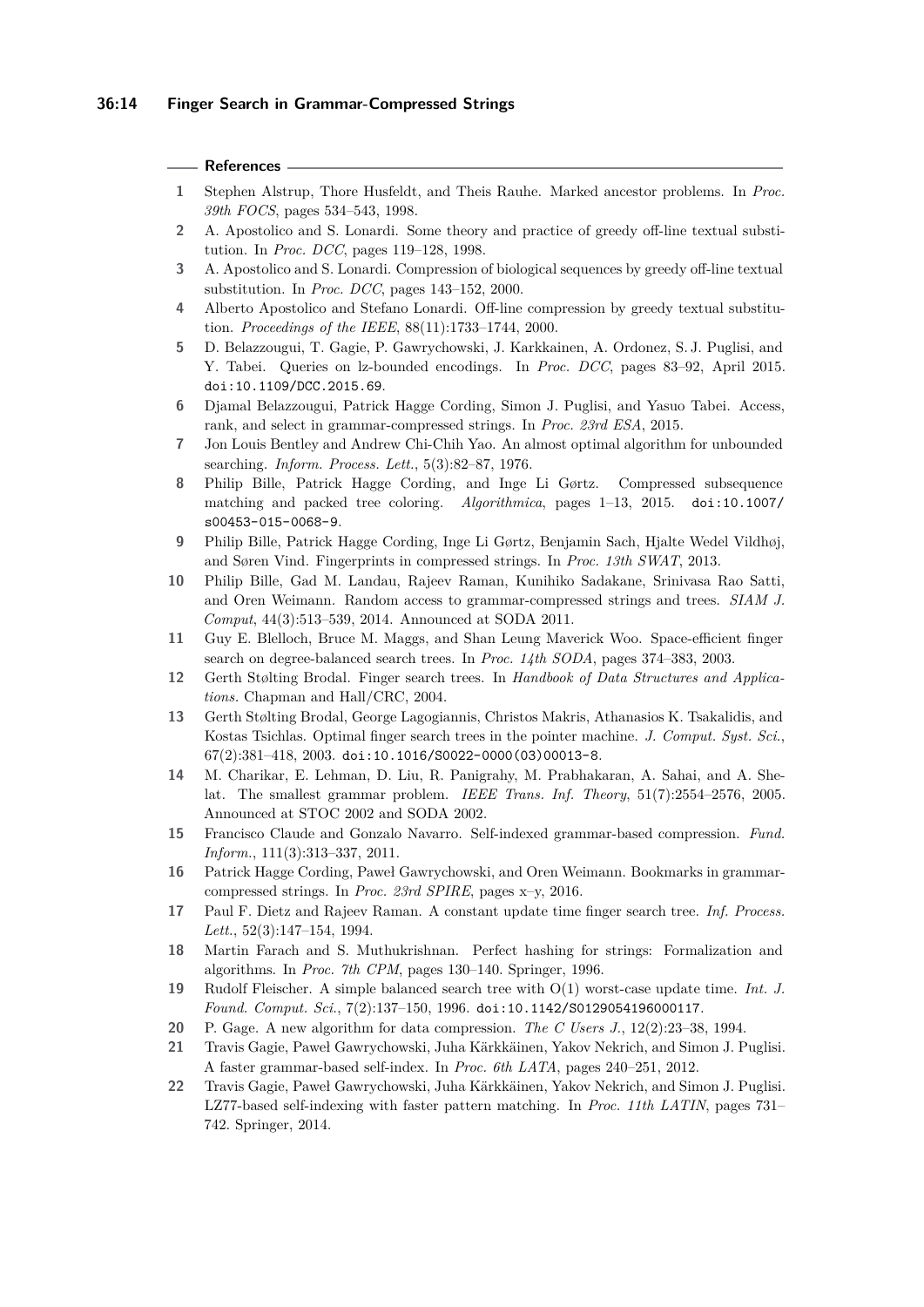- <span id="page-14-7"></span>**23** Travis Gagie, Pawel Gawrychowski, and Simon J. Puglisi. Approximate pattern matching in lz77-compressed texts. *J. Discrete Algorithms*, 32:64–68, 2015. [doi:10.1016/j.jda.](http://dx.doi.org/10.1016/j.jda.2014.10.003) [2014.10.003](http://dx.doi.org/10.1016/j.jda.2014.10.003).
- <span id="page-14-14"></span>**24** Travis Gagie, Christopher Hoobin, and Simon J. Puglisi. Block graphs in practice. In *Proc. ICABD*, pages 30–36, 2014.
- <span id="page-14-12"></span>**25** Leszek G¸asieniec, Roman Kolpakov, Igor Potapov, and Paul Sant. Real-time traversal in grammar-based compressed files. In *Proc. 15th DCC*, page 458, 2005.
- <span id="page-14-5"></span>**26** Keisuke Goto, Hideo Bannai, Shunsuke Inenaga, and Masayuki Takeda. LZD factorization: Simple and practical online grammar compression with variable-to-fixed encoding. In *Proc. 26th CPM*, pages 219–230. Springer, 2015.
- <span id="page-14-16"></span>**27** Leonidas J. Guibas, Edward M. McCreight, Michael F. Plass, and Janet R. Roberts. A new representation for linear lists. In *Proc. 9th STOC*, pages 49–60, 1977.
- <span id="page-14-8"></span>**28** Tomohiro I, Wataru Matsubara, Kouji Shimohira, Shunsuke Inenaga, Hideo Bannai, Masayuki Takeda, Kazuyuki Narisawa, and Ayumi Shinohara. Detecting regularities on grammarcompressed strings. *Inform. Comput.*, 240:74–89, 2015.
- <span id="page-14-3"></span>**29** J. C. Kieffer and E. H. Yang. Grammar based codes: A new class of universal lossless source codes. *IEEE Trans. Inf. Theory*, 46(3):737–754, 2000.
- <span id="page-14-4"></span>**30** J. C. Kieffer, E. H. Yang, G. J. Nelson, and P. Cosman. Universal lossless compression via multilevel pattern matching. *IEEE Trans. Inf. Theory*, 46(5):1227–1245, 2000.
- <span id="page-14-18"></span>**31** S. Rao Kosaraju. Localized search in sorted lists. In *Proc. 13th STOC*, pages 62–69, New York, NY, USA, 1981. [doi:10.1145/800076.802458](http://dx.doi.org/10.1145/800076.802458).
- <span id="page-14-1"></span>**32** N. Jesper Larsson and Alistair Moffat. Off-line dictionary-based compression. *Proc. IEEE*, 88(11):1722–1732, 2000.
- <span id="page-14-17"></span>**33** Kurt Mehlhorn. A new data structure for representing sorted lists. In *Proc. WG*, pages 90–112, 1981.
- <span id="page-14-13"></span>**34** Gonzalo Navarro and Alberto Ordónez. Grammar compressed sequences with rank/select support. In *21st SPIRE*, pages 31–44. Springer, 2014.
- <span id="page-14-0"></span>**35** Craig G. Nevill-Manning and Ian H. Witten. Identifying Hierarchical Structure in Sequences: A linear-time algorithm. *J. Artificial Intelligence Res.*, 7:67–82, 1997.
- <span id="page-14-11"></span>**36** Takaaki Nishimoto, Tomohiro I, Shunsuke Inenaga, Hideo Bannai, and Masayuki Takeda. Fully dynamic data structure for LCE queries in compressed space. In *Proc. 41st MFCS*, pages 72:1–72:15, 2016. [doi:10.4230/LIPIcs.MFCS.2016.72](http://dx.doi.org/10.4230/LIPIcs.MFCS.2016.72).
- <span id="page-14-19"></span>**37** William Pugh. Skip lists: A probabilistic alternative to balanced trees. *Commun. ACM*, 33(6):668–676, 1990.
- <span id="page-14-6"></span>**38** W. Rytter. Application of Lempel-Ziv factorization to the approximation of grammar-based compression. *Theor. Comput. Sci.*, 302(1-3):211–222, 2003.
- <span id="page-14-15"></span>**39** Raimund Seidel and Cecilia R. Aragon. Randomized search trees. *Algorithmica*, 16(4/5):464–497, 1996.
- <span id="page-14-2"></span>**40** Y. Shibata, T. Kida, S. Fukamachi, M. Takeda, A. Shinohara, T. Shinohara, and S. Arikawa. Byte Pair encoding: A text compression scheme that accelerates pattern matching. *Technical Report DOI-TR-161, Dept. of Informatics, Kyushu University*, 1999.
- <span id="page-14-20"></span>**41** Daniel Dominic Sleator and Robert Endre Tarjan. Self-adjusting binary search trees. *J. ACM*, 32(3):652–686, July 1985.
- <span id="page-14-9"></span>**42** Toshiya Tanaka, I Tomohiro, Shunsuke Inenaga, Hideo Bannai, and Masayuki Takeda. Computing convolution on grammar-compressed text. In *Proc. 23rd DCC*, pages 451–460, 2013.
- <span id="page-14-10"></span>**43** I Tomohiro, Takaaki Nishimoto, Shunsuke Inenaga, Hideo Bannai, and Masayuki Takeda. Compressed automata for dictionary matching. *Theor. Comput. Sci.*, 578:30–41, 2015.
- <span id="page-14-21"></span>**44** P. van Emde Boas, R. Kaas, and E. Zijlstra. Design and implementation of an efficient priority queue. *Theory Comput. Syst.*, 10(1):99–127, 1976.